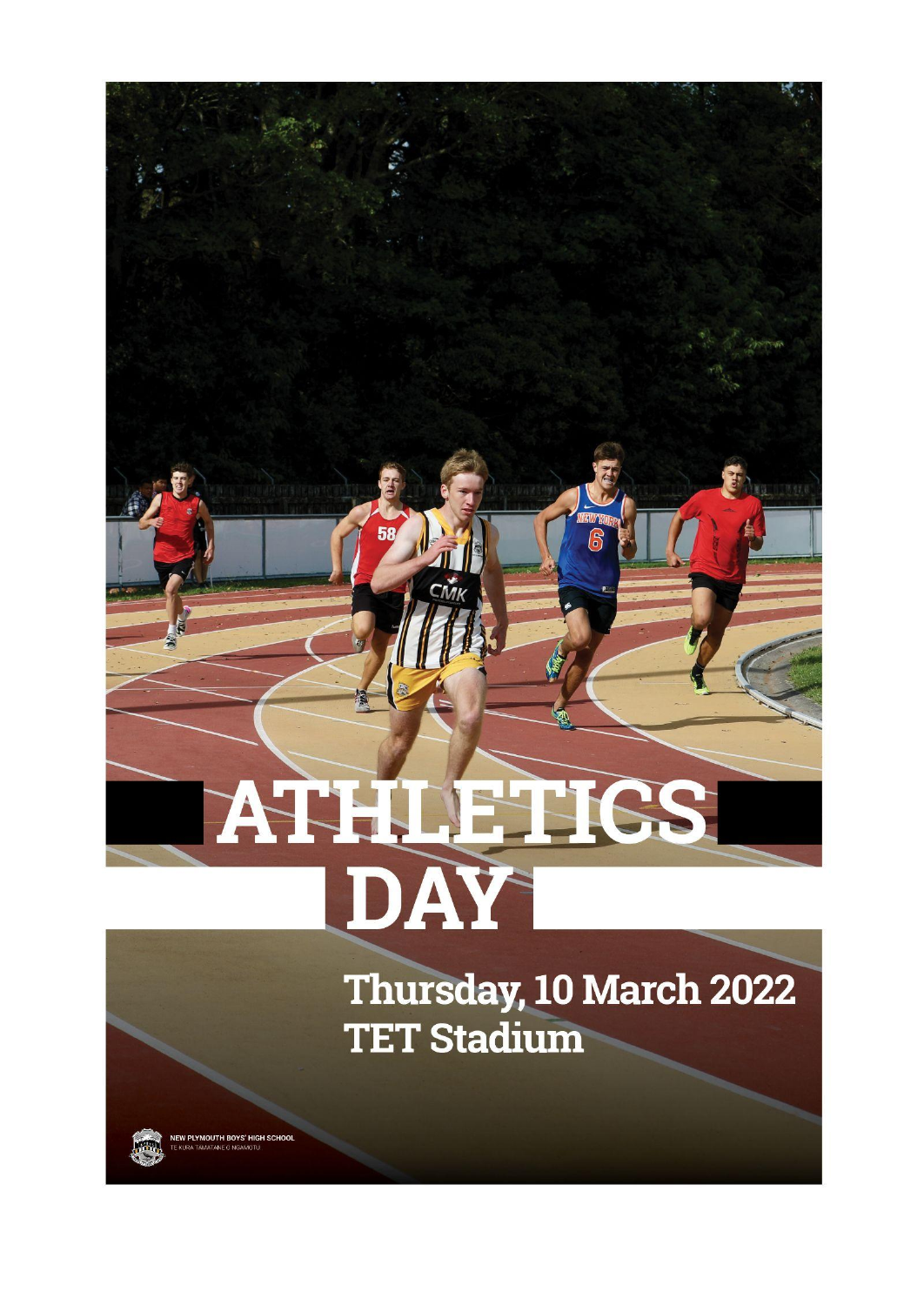| <b>Time</b> | <b>Event</b>    | <b>Track</b>                                                                                         | <b>Event</b>       | <b>Field</b>                                                                          | <b>NON CHAMPS</b>                                                                                                     |
|-------------|-----------------|------------------------------------------------------------------------------------------------------|--------------------|---------------------------------------------------------------------------------------|-----------------------------------------------------------------------------------------------------------------------|
|             |                 |                                                                                                      |                    |                                                                                       |                                                                                                                       |
| 8.45am      | 4,5 & 6         | $1500m - all grades$                                                                                 | 7, 8, 9 & 10       | Jun - Javelin<br>Int - Long Jump(pit 1)<br>Sen - Shot Put<br>Sen - Triple Jump(pit 2) | 31. Standing Jump<br>&<br><b>47. Medicine Ball Throw</b>                                                              |
| 9.10 am     | 11,12,13        | $200m - all grades$                                                                                  | 18, 19, 20 &<br>21 | Jun - Triple Jump(pit 1)<br>Int - High Jump<br>Int - Discus<br>Sen - Javelin          | 14. 60m sprint<br>Year 11,12 & 13 - Front straight<br>Years 9 & 10 - Back straight                                    |
| 10.20am     | 15,16,<br>17    | $400m - all grades$                                                                                  | 22, 23, 24 &<br>25 | Jun - Discus<br>Jun - High Jump<br>Int - Javelin<br>Sen - Long Jump(pit 2)            |                                                                                                                       |
| 10.45am     | 26 & 27         | 100m House Leaders<br>Rōpu Relay Heats NB: top<br>8 times will receive<br><b>Championship Points</b> |                    |                                                                                       | The following events will be<br>held on the back field at the<br><b>Stadium</b>                                       |
| 11.15am     | 28, 29, &<br>30 | 100m all grades                                                                                      |                    |                                                                                       | 38a. Hatherly & Syme 11.30 -<br>12.30<br>1. gumboot throw<br>2. agility run<br>3, medicine ball throw<br>4. Sack race |
| 12.15pm     | 32, 33, 8<br>34 | 800m all grades                                                                                      | 35, 36, & 37       | Jun - Shot Put<br>Int - Triple Jump (pit1)<br>Sen - High Jump                         | 38b. Donnelly & Barak 12.30 -<br>1.30<br>1. gumboot throw<br>2. agility run<br>3, medicine ball throw<br>4. Sack race |
| 1.30pm      | 43, 44, &<br>45 | <b>House Relays = <math>4 \times 100</math>m</b><br>Junior, Inter & Senior                           | 39, 40, & 41       | Jun - Long Jump (pit 2)<br>Int - Shot Put<br>Sen - Discus                             |                                                                                                                       |
| 1.45pm      | 46              | <b>Day Boys vs Boarders</b><br><b>Relay</b> = $4 \times 100$ m                                       |                    |                                                                                       |                                                                                                                       |
| 2.00pm      | 48              | <b>Staff vs Pupils</b><br>Syme/Hatherly/Donnelly/Bar<br>ak/House Leaders = 4 x<br>100m               |                    |                                                                                       |                                                                                                                       |

# **TET Stadium House Seating Arrangements**

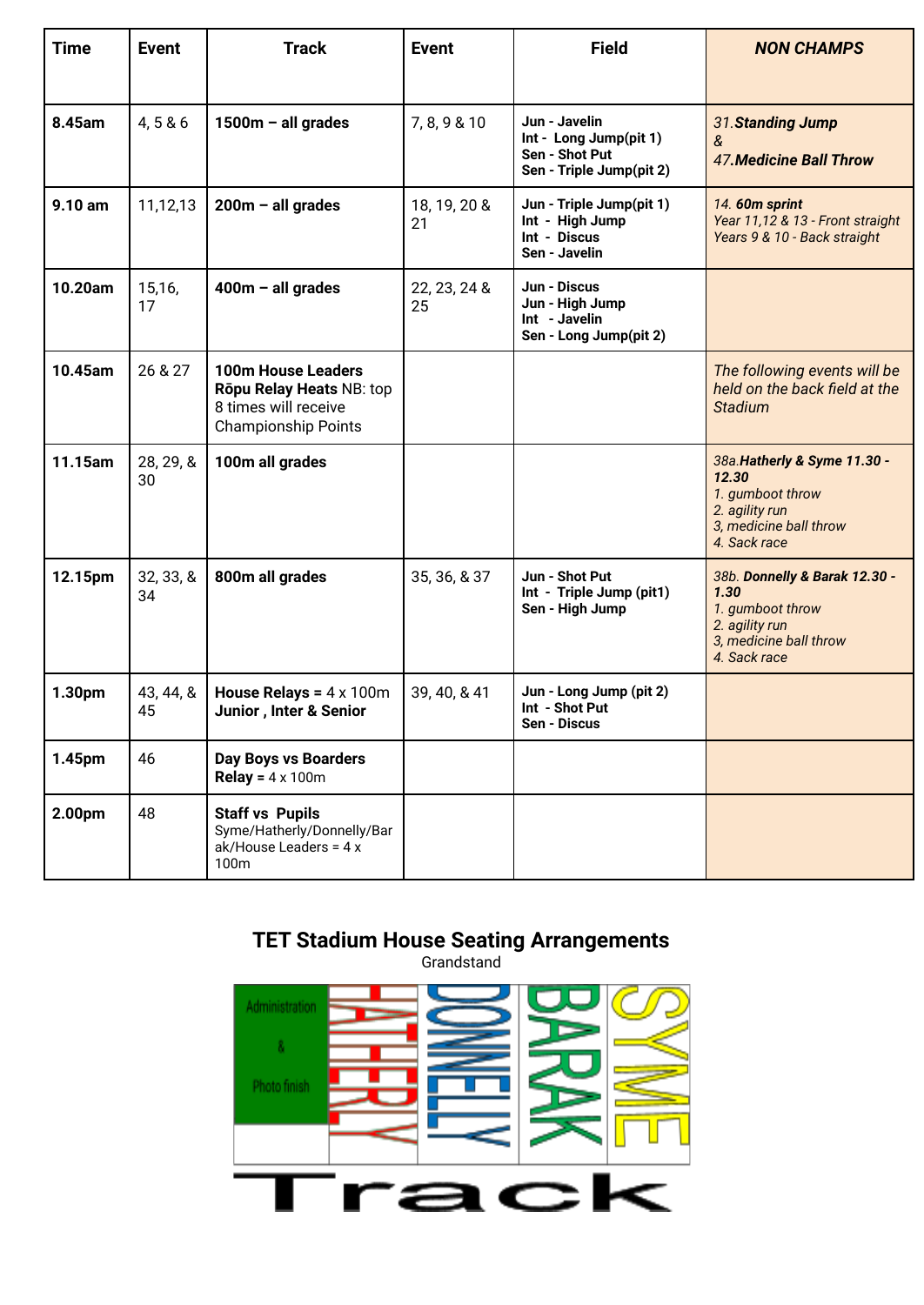# *Championship Information*

- All competitors must report to the marshalling area 10 minutes before their event start. In front of the toilet block, below the announcers booth.
- If your track event is on at the same time as your field event, report to your field event (see person in-charge) and then go and do the track event.
- Boys may participate in a maximum of Six Championship Events only, of which you may enter either a maximum of four track / or four field events.
- All students that are competing in events 4, 6, 7, 8, 9, & 10 MUST depart on the first two buses which leave school at 8.00am.

| <b>AGE GROUPS</b>                                       |                              |
|---------------------------------------------------------|------------------------------|
| <b>JUNIOR</b>                                           | UNDER 14 AT 1ST JANUARY 2022 |
| <b>INTERMEDIATE</b>                                     | UNDER 16 AT 1ST JANUARY 2022 |
| <b>SENIOR</b>                                           | UNDER 19 AT 1ST JANUARY 2022 |
| <b>POINTS AWARDED FOR TRACK FINALS AND FIELD EVENTS</b> |                              |
| $1st = 20$                                              | $2nd = 16$                   |
| $3rd = 12$                                              | $4th = 10$                   |
| $5th = 8$                                               | 6th = $6$                    |
| $7th = 4$                                               | $8th = 2$                    |
| All points in relay events are doubled                  |                              |
|                                                         |                              |

## *Relay Information*

#### **Event 26: 100m House Leaders/Nga Kaea Race**

Four House Leaders, Headboy, student rep / race prior to the start of 100m Championship event. If any House leader is in the 100m Championship event, the Deputy House Leader will run.

#### **Event 27: 100m Huia Rōpu Relays**

This will require 2 x yr 9, 2 x yr 10, 2 x yr 11 and 2 x 12/13 students to run 100m, exchanging a baton at the changeover point.

The first 4 runners will run in lanes, thereafter, the teams will cross over to the inside lanes. The group that is leading will have priority from the inside lane at the changeovers.

Championship points will be awarded to **8 fastest relay teams**

| <b>HEAT</b>    |              |                    |                   |                    |                    |                    |        |                    |
|----------------|--------------|--------------------|-------------------|--------------------|--------------------|--------------------|--------|--------------------|
| $\overline{1}$ | 1. D1        | 2. D <sub>2</sub>  | 3. B1             | 4. B2              | 5. S1              | 6. S <sub>2</sub>  | 7. H1  | 8. H <sub>2</sub>  |
| $\overline{2}$ | 1. H3        | 2. H4              | 3. D <sub>3</sub> | 4. D4              | 5. B <sub>3</sub>  | 6. B4              | 7. S3  | 8. S <sub>4</sub>  |
| 3              | 1. S5        | 2. S <sub>6</sub>  | 3. H5             | 4. H <sub>6</sub>  | 5. D <sub>5</sub>  | 6. D <sub>6</sub>  | 7.B5   | 8. B <sub>6</sub>  |
| 4              | 1. B7        | 2. B <sub>8</sub>  | 3. S7             | 4. S8              | 5. H <sub>7</sub>  | 6. H <sub>8</sub>  | 7. D7  | 8. D <sub>8</sub>  |
| 5              | 1.D9         | 2. D <sub>10</sub> | 3.B9              | 4. B10             | 5. S <sub>9</sub>  | 6. S10             | 7. D15 | 8. B <sub>15</sub> |
| 6              | <b>1.S11</b> | 2. S <sub>12</sub> | 3.D11             | 4. D <sub>12</sub> | 5. B <sub>11</sub> | 6. B12             | 7. S15 | 8. D <sub>16</sub> |
| $\overline{7}$ | 1.B13        | 2. B <sub>14</sub> | 3. S13            | 4. S14             | 5. D <sub>13</sub> | 6. D <sub>14</sub> | 7. B16 | 8. S <sub>16</sub> |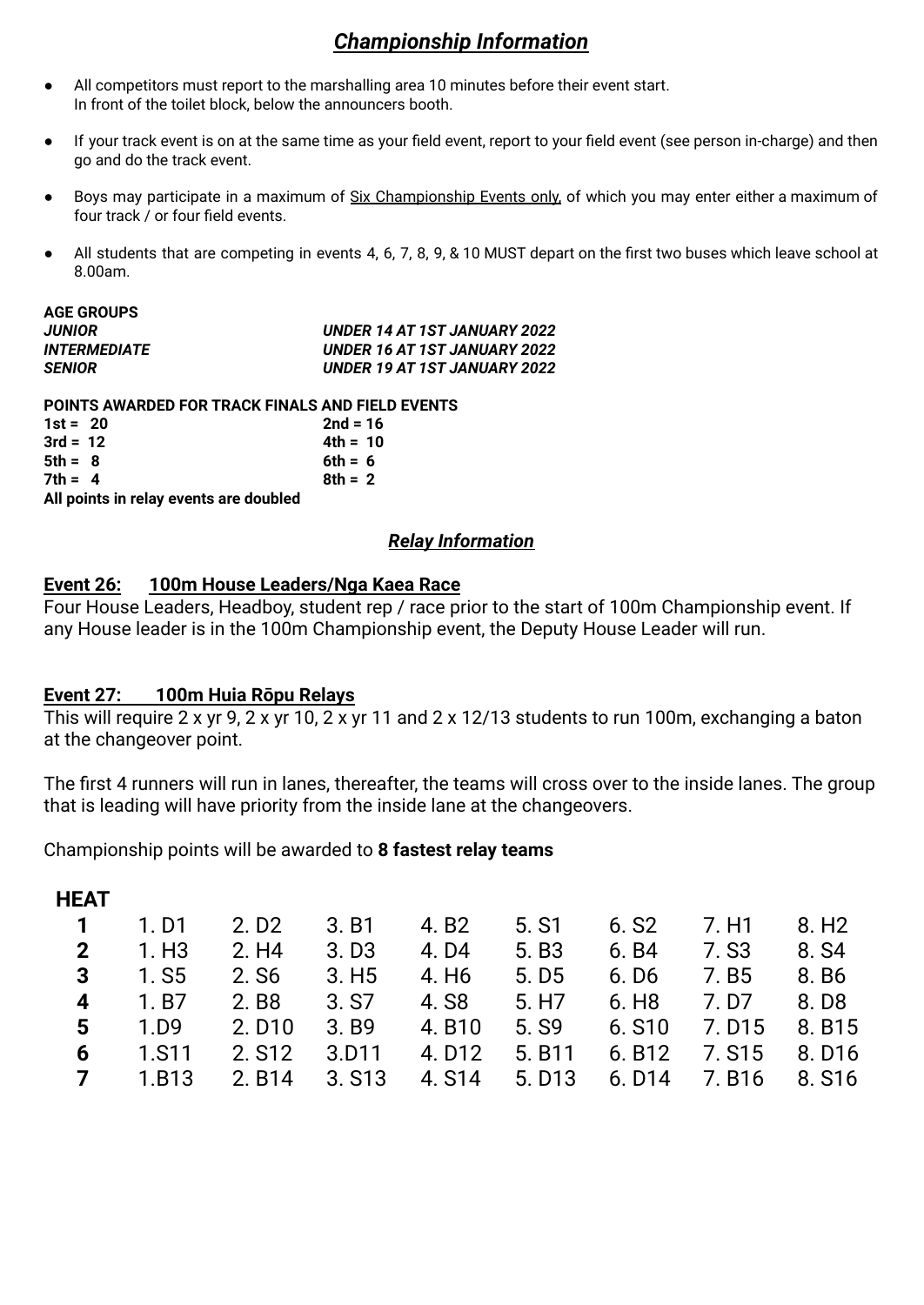### **Events 43,44,45: InterHouse 4 x 100m Relay**

Lane Draw

Lane 1: Syme Lane 2: Donnelly Lane 3: Hatherley Lane 4: Barak

Three separate races: Junior, Intermediate, Senior.

# *Non-Championship Information*

# **Event 31. Standing Jump.**

- **purpose:** to measure the explosive power of the legs
- **procedure:** The athlete stands behind a line marked on the ground with feet slightly apart. A two foot take-off and landing is used, with swinging of the arms and bending of the knees to provide forward drive. The subject attempts to jump as far as possible, landing on both feet without falling backwards.
- **scoring:** The measurement is taken from take-off line to the nearest point of contact on the landing (back of the heels). Record the longest distance jump.
- $0.5m = .5$ , 1 $m = 1$  point, 1.5 $m = 1.5$  point, 2 $m = 2$  pts, 2.5 = 3pts

# **Event 47. Seated Medicine Ball Throw**

- **Purpose:** to measure arm strength and explosive power.
- **procedure:** The subject sits with their back to a wall, on a mat facing the area to which the ball is to be thrown, and with the feet extended and slightly apart. The ball is held with the hands on the side and slightly behind the center. The ball is brought to the chest, then thrown vigorously out as far as possible. The back should remain in contact with the wall at all times.
- **scoring:** The distance from the wall to where the ball lands is recorded. 2m = 0.5pts, 3 = 1pt, 4m = 1.5pts, 5m = 2pts, 6m = 2.5pts, 7m= 3pts, 8m = 3.5pts, 9m = 4 pts, 10m = 5pts

# **Event 14: 60m Sprint.**

Back Straight = Year 9, Year 10. NB: when boys are finished they need to be directed to outside the arena (fence area)

Front Straight = Year 11, Year 12 & Year 13

| Lane 1   Lane 2   Lane 3   Lane 4   Lane 5   Lane 6   Lane 7   Lane 8 |  |  |  |  |
|-----------------------------------------------------------------------|--|--|--|--|
|                                                                       |  |  |  |  |

# **Event. 38a & b Tabloids**

The following events will be held on the back field

| Hatherly & Syme 11.30 - 12.30 | Donnelly & Barak 12.30 - 1.30 |
|-------------------------------|-------------------------------|
| 1. gumboot throw              | 1. gumboot throw              |
| 2. agility run                | 2. agility run                |
| 3, medicine ball throw        | 3, medicine ball throw        |
| 4. Sack race                  | 4. Sack race                  |
|                               |                               |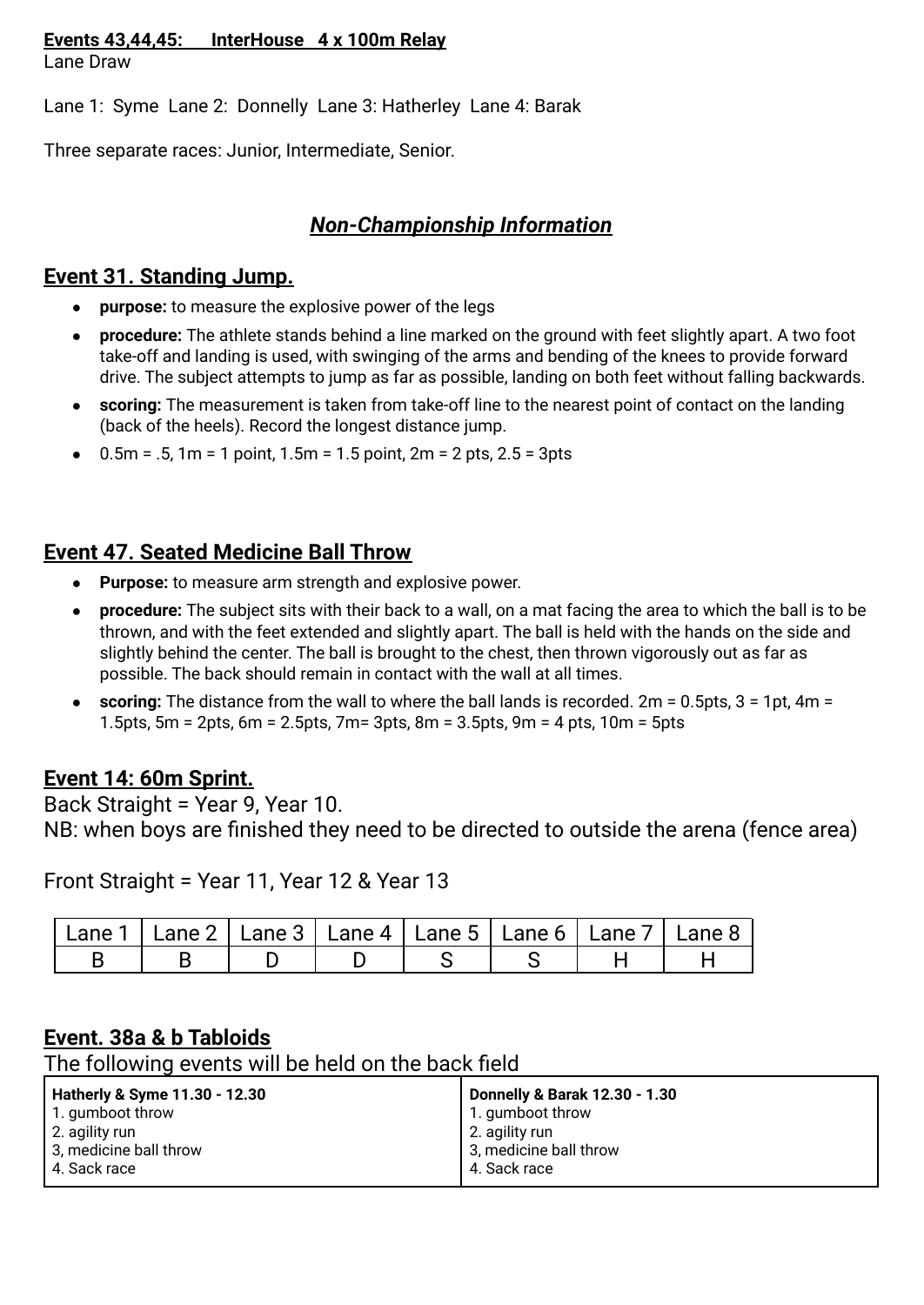# **Staff Responsibilities**

## **Meeting Managers: D Atkins**

If you are interested Athletics or Cross Country contact the following staff Teacher in Charge of Athletics: Mr Warren Drought :email warren.drought@npbhs.school.nz Teacher in Charge of Cross Country: Mr John Hawkins: email john.hawkins@npbhs.school.nz

## **NON CHAMPIONSHIPS EVENTS**

#### **8:45am: Standing Jump + Medicine Ball Throw:**

B Bennett & J Stones coordinators + 8 Year 12 Helpers

#### **9:10am: 60m Dash on the Track**

B Bennett: 60m - back straight **-** Years 9 & 10 L. Price, T. Schaare, L. Blyde, N. Robinson, J. Prasad, J. Lykles, J Stones: 60m - front straight **-** Years 11 - 13 C. Luke, C. Jarrett, F. Peters, F. Hartman, R Meikle, C Rushton

#### **11:00am - 1:30pm: Tabloids Sports on the Back Field**

Co-ordinator: J Stones & B Bennett +, 8 Year 12 Leaders

L. Price, T. Schaare, L. Blyde, N. Robinson, J. Prasad, J. Lykles, , C. Luke, C. Jarrett, F. Peters, F. Hartman, R Meikle, C Rushton, B Dunnett, A Finalyson, R Clark, D Simanke.

Hatherly and Syme Houses - K. Dunlop, M. Somers, R Wisnewski Barak and Donnelly Houses - A. Lock, B. Corlett, R. Creery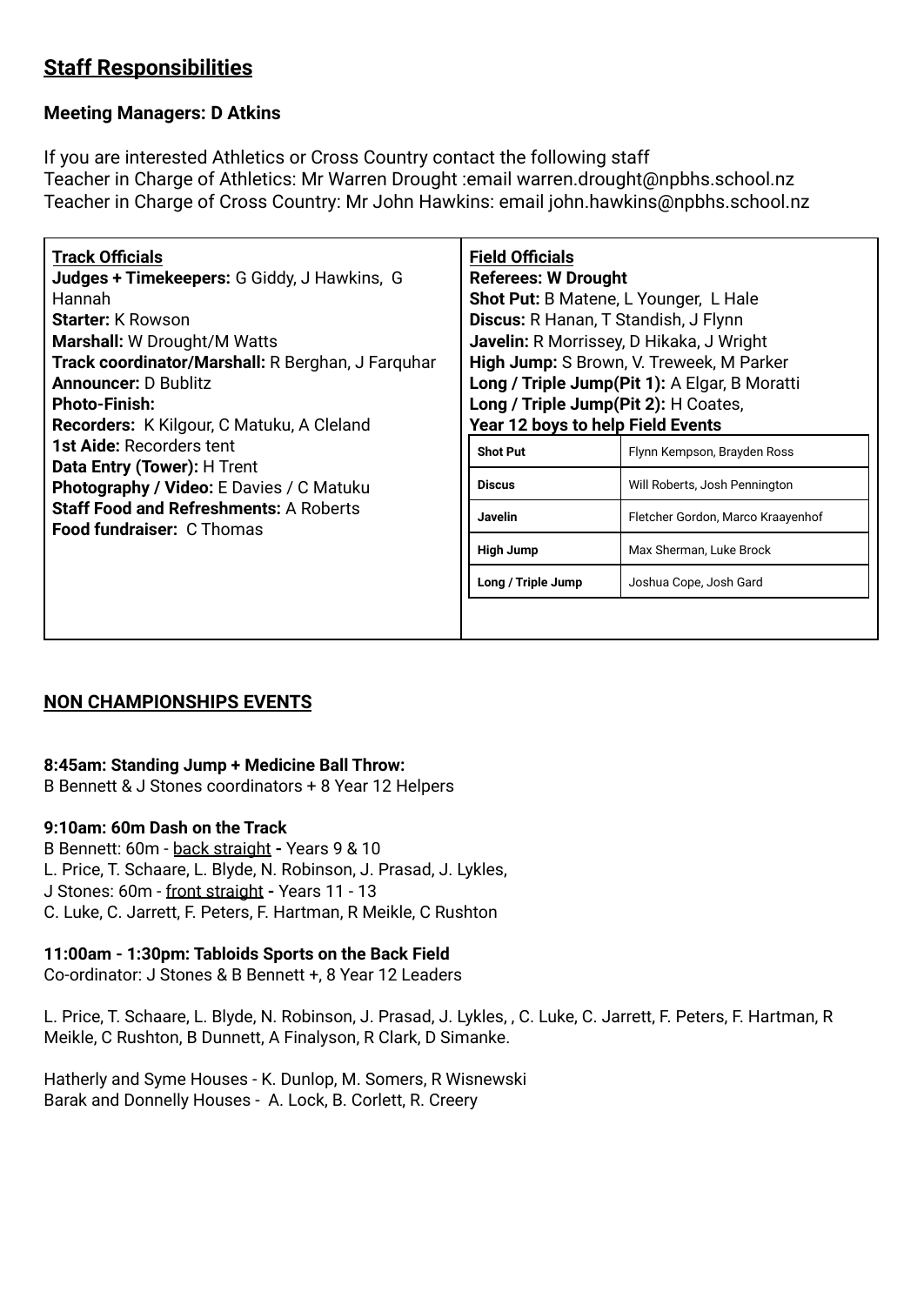# **Event 1 Junior 3000m Record: M Rowe 2012 9min 26.32sec**

| Name                  | Rōpu             | Time  | Place          |
|-----------------------|------------------|-------|----------------|
| <b>Chris Chambers</b> | D <sub>09</sub>  | 10.34 |                |
| Cooper Ferguson       | D <sub>12</sub>  | 11.03 | $\overline{2}$ |
| Jack Mason            | <b>B01</b>       | 11.09 | 3              |
| Dylan Chilcott        | D <sub>09</sub>  | 12.22 | 4              |
| Luke Goodman          | H <sub>04</sub>  | 12.32 | 5              |
| <b>Alex Cross</b>     | D <sub>10</sub>  | 12.36 | 6              |
| Halizeigh Daymond     | H <sub>02</sub>  | 12.46 |                |
| Liam Quinn            | S <sub>05</sub>  | 13.29 | 8              |
| <b>Tony Andrews</b>   | D <sub>0</sub> 1 | 15.44 | 9              |

| Event 2 | <b>Int 3000m</b>          | <b>Record: M Baxter</b> | 2010  | 8min 38.61sec   |
|---------|---------------------------|-------------------------|-------|-----------------|
|         | Name                      | Rōpu                    | Time  | Place           |
|         | Jackson Bigwood           | D <sub>03</sub>         | 9.45  |                 |
|         | <b>Mathias Strohmeier</b> | S09                     | 10.04 | $\overline{2}$  |
|         | <b>Brock Ironside</b>     | <b>B04</b>              | 10.1  | 3               |
|         | Nick Dobbie               | D <sub>16</sub>         | 10.2  | 4               |
|         | <b>Felix Field</b>        | D <sub>14</sub>         | 10.23 | 5               |
|         | Jack Wiseman              | H <sub>05</sub>         | 10.25 | 6               |
|         | Zavier Brown              | D07                     | 10.28 | $\overline{7}$  |
|         | <b>Stirling Monk</b>      | <b>B14</b>              | 10.45 | 8               |
|         | Levi Clement              | H <sub>02</sub>         | 10.55 | 9               |
|         | Keegan Yates              | S <sub>14</sub>         | 11    | 10              |
|         | Callum Gordon             | <b>B08</b>              | 11.3  | 11              |
|         | <b>Oliver Marsh</b>       | <b>B10</b>              | 11.58 | 12 <sub>2</sub> |
|         | Jaxon Steele              | H06                     | 12.06 | 13              |

**Event 3 Senior 3000m Record: M Baxter 2012 8 min 15.50sec**

| <b>Name</b>   | Rōpu            | Time  | Place |
|---------------|-----------------|-------|-------|
| Scott Manning | <b>B16</b>      | 9.36' |       |
| Uosh Thorburn | S <sub>11</sub> | 9.57  |       |
| Sam Gregory   | <b>B01</b>      | 10.26 |       |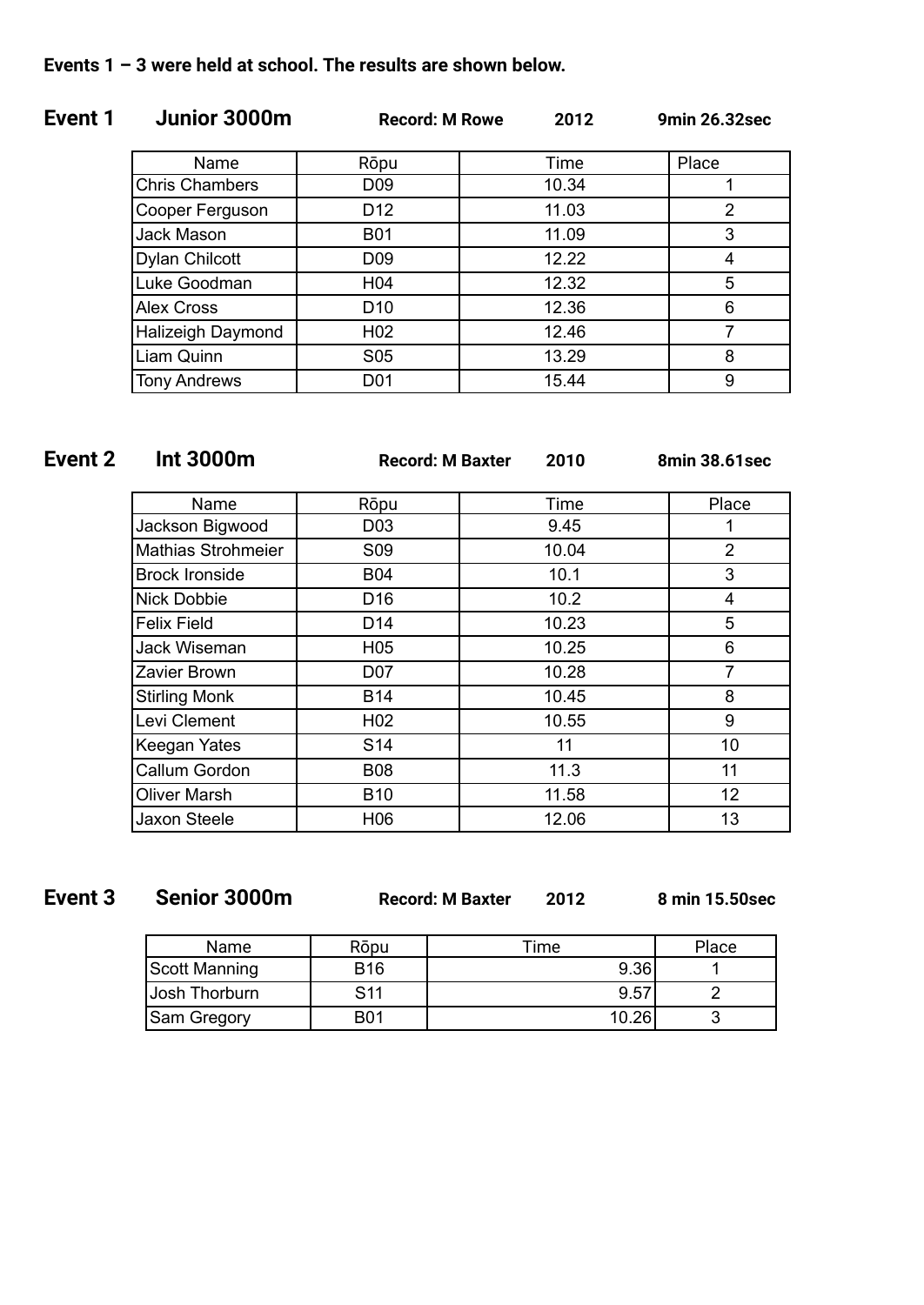# **Event 4 Junior 1500m Record: Tyler McLeod 2003 4min 25.19 sec**

| Event 4        | JUNIOL 1900M             |                  |
|----------------|--------------------------|------------------|
|                | <b>Alex Cross</b>        | D <sub>10</sub>  |
| $\overline{2}$ | <b>Charlie Poulgrain</b> | <b>B14</b>       |
| 3              | <b>Chris Chambers</b>    | D <sub>09</sub>  |
| 4              | <b>Cooper Ferguson</b>   | D12              |
| 5              | <b>Dylan Chilcott</b>    | D <sub>09</sub>  |
| 6              | <b>Halizeigh Daymond</b> | H <sub>02</sub>  |
| 7              | <b>Jack Mason</b>        | <b>B01</b>       |
| 8              | Liam Quinn               | <b>S05</b>       |
| 9              | Luke Goodman             | H <sub>04</sub>  |
| 10             | Preeda Boon              | D07              |
| 11             | <b>Tony Andrews</b>      | D <sub>0</sub> 1 |

| 1              | <b>Aaron Humphries</b>    | H <sub>08</sub> |
|----------------|---------------------------|-----------------|
| $\overline{2}$ | Ano Chinembiri            | D08             |
| 3              | <b>Asher Hales</b>        | <b>B01</b>      |
| $\overline{4}$ | <b>Ben Helms</b>          | H <sub>04</sub> |
| 5              | <b>Brock Ironside</b>     | <b>B04</b>      |
| 6              | <b>Callum Gordon</b>      | <b>B08</b>      |
| $\overline{7}$ | Cengiz Horne              | <b>B02</b>      |
| 8              | <b>Daniel McDonald</b>    | H <sub>03</sub> |
| 9              | <b>Darren Pease</b>       | H <sub>03</sub> |
| 10             | Dylan Kowalewski          | <b>H08</b>      |
| 11             | <b>Edward Howlett</b>     | <b>B04</b>      |
| 12             | <b>Felix Field</b>        | D14             |
| 13             | <b>Harry Fevre</b>        | H <sub>05</sub> |
| 14             | <b>Harry Harkness</b>     | D14             |
| 15             | <b>Jack Wiseman</b>       | H <sub>05</sub> |
| 16             | Jackson Bigwood           | D <sub>03</sub> |
| 17             | Jacob Carmichael          | H <sub>01</sub> |
| 18             | <b>Jaxon Steele</b>       | H06             |
| 19             | <b>Keegan Yates</b>       | S14             |
| 20             | <b>Mathias Strohmeier</b> | S <sub>09</sub> |
| 21             | <b>Nick Dobbie</b>        | D <sub>16</sub> |
| 22             | <b>Ryan Taylor</b>        | H <sub>03</sub> |
| 23             | <b>Stirling Monk</b>      | <b>B14</b>      |
| 24             | <b>Thomas Hamerton</b>    | H04             |
| 25             | Zavier Brown              | D07             |

## **Event 5 Intermediate 1500m Record: David Morton 2006 4min 03.13 sec**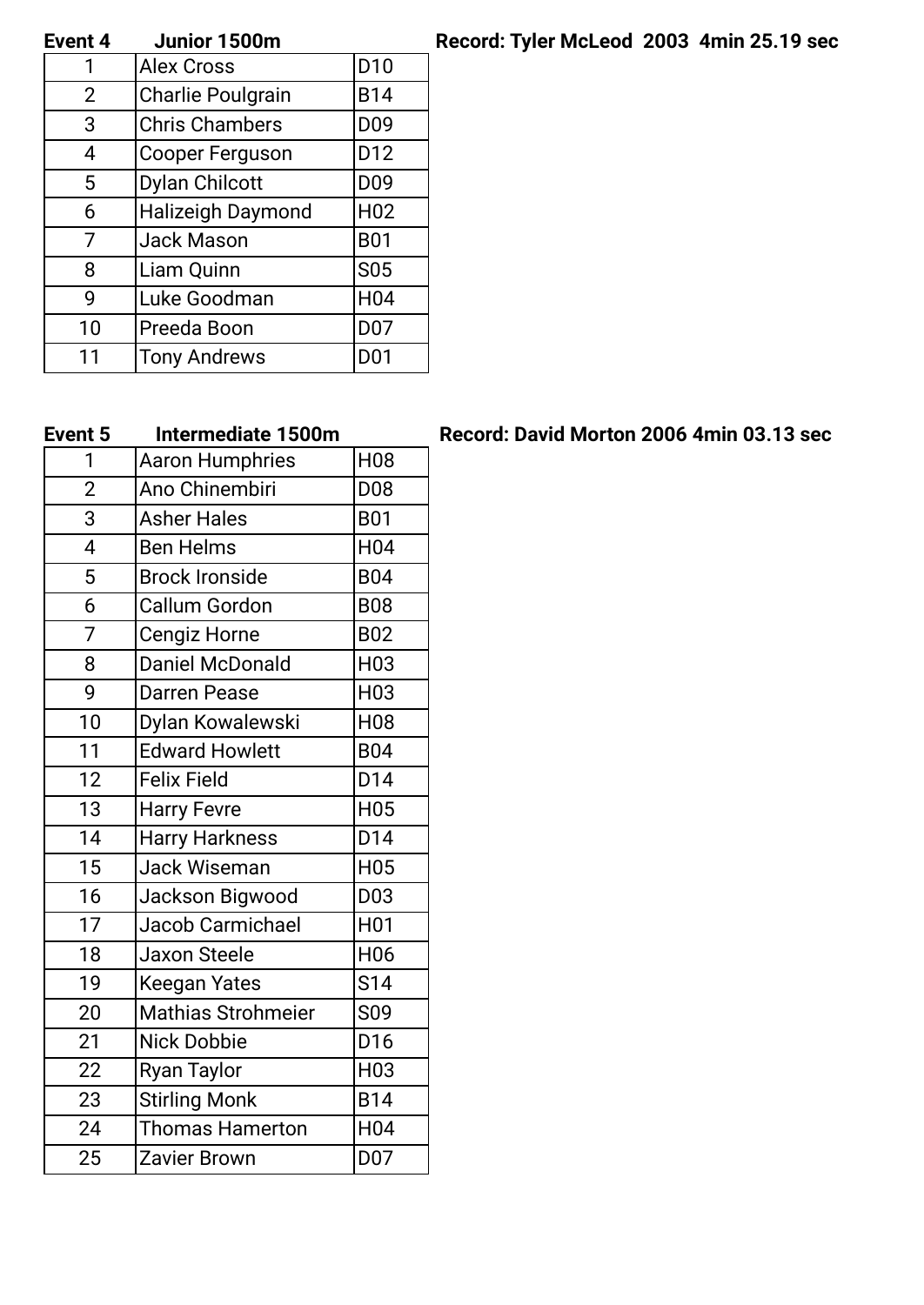| Event 6 | Senior 1500m          |                  |
|---------|-----------------------|------------------|
|         | Aidan Alldridge       | D <sub>02</sub>  |
| 2       | Arlo Jordan           | <b>B07</b>       |
| 3       | <b>Harry Theodore</b> | <b>S10</b>       |
| 4       | Joel MacLachlan       | H <sub>04</sub>  |
| 5       | Josh Thorburn         | S <sub>11</sub>  |
| 6       | <b>Oliver Cole</b>    | H <sub>0</sub> 1 |
| 7       | <b>Ollie Vickers</b>  | S <sub>12</sub>  |
| 8       | <b>Raymond Rimene</b> | <b>H08</b>       |
| 9       | Sam Gregory           | <b>B01</b>       |
| 10      | <b>Scott Manning</b>  | <b>B16</b>       |
| 11      | Tamuera Tapoki        | H <sub>08</sub>  |

| 1              | <b>Jack Mason</b>       | <b>B01</b>       |
|----------------|-------------------------|------------------|
| $\overline{2}$ | <b>Cooper Ferguson</b>  | D <sub>12</sub>  |
| 3              | Kohen Hareb-Hine        | <b>B04</b>       |
| 4              | <b>William Campbell</b> | H <sub>0</sub> 1 |
| 5              | Kalani Henderson        | <b>B05</b>       |
| 6              | William Coates          | D <sub>02</sub>  |
| 7              | <b>Rizki Hutton</b>     | H <sub>03</sub>  |
| 8              | <b>Zach Tyrrell</b>     | <b>S10</b>       |
| 9              | Shayden Kensington      | H <sub>04</sub>  |
| 10             | Lian Du Buisson         | D11              |
| 11             | Jerome Tamatea          | S <sub>09</sub>  |
| 12             | <b>George Slack</b>     | S <sub>15</sub>  |

| <b>Event 8</b> | <b>Intermediate Long Jump</b> |                  |
|----------------|-------------------------------|------------------|
| 1              | <b>Toby Hale</b>              | H <sub>06</sub>  |
| $\overline{2}$ | Derek Katene                  | H <sub>0</sub> 1 |
| 3              | Callum Gordan                 | <b>B08</b>       |
| 4              | <b>Tyson Dellow</b>           | D12              |
| 5              | <b>Tommy Li</b>               | <b>B09</b>       |
| 6              | <b>Taylor Bailey</b>          | D <sub>02</sub>  |
| $\overline{7}$ | Ryan Jameson                  | <b>B05</b>       |
| 8              | <b>Oscar West</b>             | S <sub>12</sub>  |
| 9              | Jack Wiseman                  | H <sub>05</sub>  |
| 10             | <b>Harry Harkness</b>         | D <sub>14</sub>  |
| 11             | <b>Harry Fevre</b>            | H <sub>05</sub>  |
| 12             | Eli Poulgrain                 | <b>B14</b>       |
| 13             | <b>Brayden Neilson</b>        | S <sub>01</sub>  |
| 14             | Aidan Mendoza                 | <b>B14</b>       |

# **Event 6 Senior 1500m Record: Matt Baxter 2011 3min 55.52 sec**

# **Event 7 Junior Javelin Record: A. Wisnewski 1986 44.02m**

## **Event 8 Intermediate Long Jump Record: U O'Connor 2010 6.36m**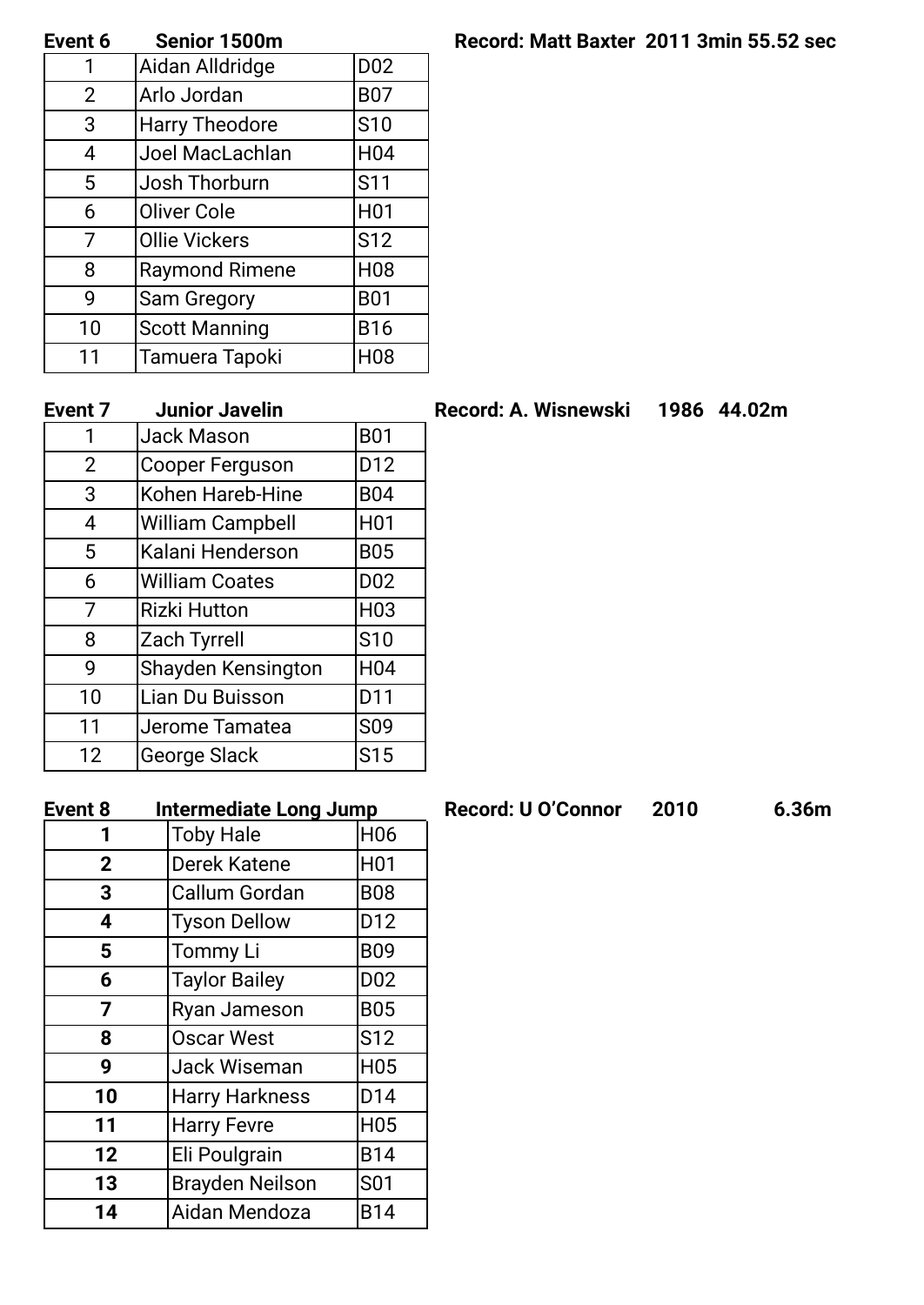**Event 9 Senior Shot Put Record: D. Smuts 2007 17.69m**

| <b>Event 9</b> | <b>Senior Shot Put</b>     |                  |
|----------------|----------------------------|------------------|
| 1              | <b>Brooklyn Phothirath</b> | H <sub>02</sub>  |
| $\overline{2}$ | <b>Harry Theodore</b>      | S <sub>10</sub>  |
| 3              | <b>Patrick Howlett</b>     | <b>B04</b>       |
| 4              | <b>Tahi Butcher</b>        | H <sub>03</sub>  |
| 5              | tyler houpapa              | <b>D05</b>       |
| 6              | Jacob Mitchell             | <b>B13</b>       |
| 7              | <b>Owen Brown</b>          | H <sub>04</sub>  |
| 8              | <b>Zed Stewart-Cranson</b> | <b>S08</b>       |
| 9              | <b>Bailey Bryant</b>       | D <sub>0</sub> 7 |
| 10             | <b>Oliver Button</b>       | D <sub>08</sub>  |

| Event 10       | <b>Senior Triple Jump</b>  |                 | <b>Record: C Hobbs</b> | 2012 | 13.40m |
|----------------|----------------------------|-----------------|------------------------|------|--------|
|                | <b>Brooklyn Phothirath</b> | H <sub>02</sub> |                        |      |        |
| $\overline{2}$ | Dean Clarkson              | <b>D07</b>      |                        |      |        |
| 3              | Jacob Peters               | <b>B14</b>      |                        |      |        |
| 4              | <b>Oliver Button</b>       | D <sub>08</sub> |                        |      |        |
| 5              | <b>Riley Tuuta</b>         | <b>S07</b>      |                        |      |        |
| 6              | Sean Robinson              | S03             |                        |      |        |
| 7              | Zed Stewart-Cranson        | S08             |                        |      |        |
| 8              | Isaiah Rupapera            | <b>B03</b>      |                        |      |        |
| 9              | Jacob Mitchell             | <b>B13</b>      |                        |      |        |
| 10             | <b>Reeve Nelley</b>        | S16             |                        |      |        |
|                |                            |                 |                        |      |        |

| Event 11   | Junior 200m            |                 | <b>Record: J. McCallum</b> | 2012 | 24.10sec |
|------------|------------------------|-----------------|----------------------------|------|----------|
| Lane       | lName                  | Ropu            |                            |      |          |
|            | Mika Togia             | S14             |                            |      |          |
| 2          | Jack Mason             | <b>B01</b>      |                            |      |          |
| 3          | Luke Goodman           | H <sub>04</sub> |                            |      |          |
| 4          | Kent Mills             | <b>B16</b>      |                            |      |          |
| 5          | <b>Aidan Galley</b>    | D <sub>16</sub> |                            |      |          |
| 6          | Kohen Hareb-Hine       | <b>B04</b>      |                            |      |          |
| 7          | <b>Zak Revell</b>      | S <sub>06</sub> |                            |      |          |
| 8          | <b>Riley Daken</b>     | D <sub>12</sub> |                            |      |          |
| <b>RES</b> | <b>Robert Harrison</b> | <b>B05</b>      |                            |      |          |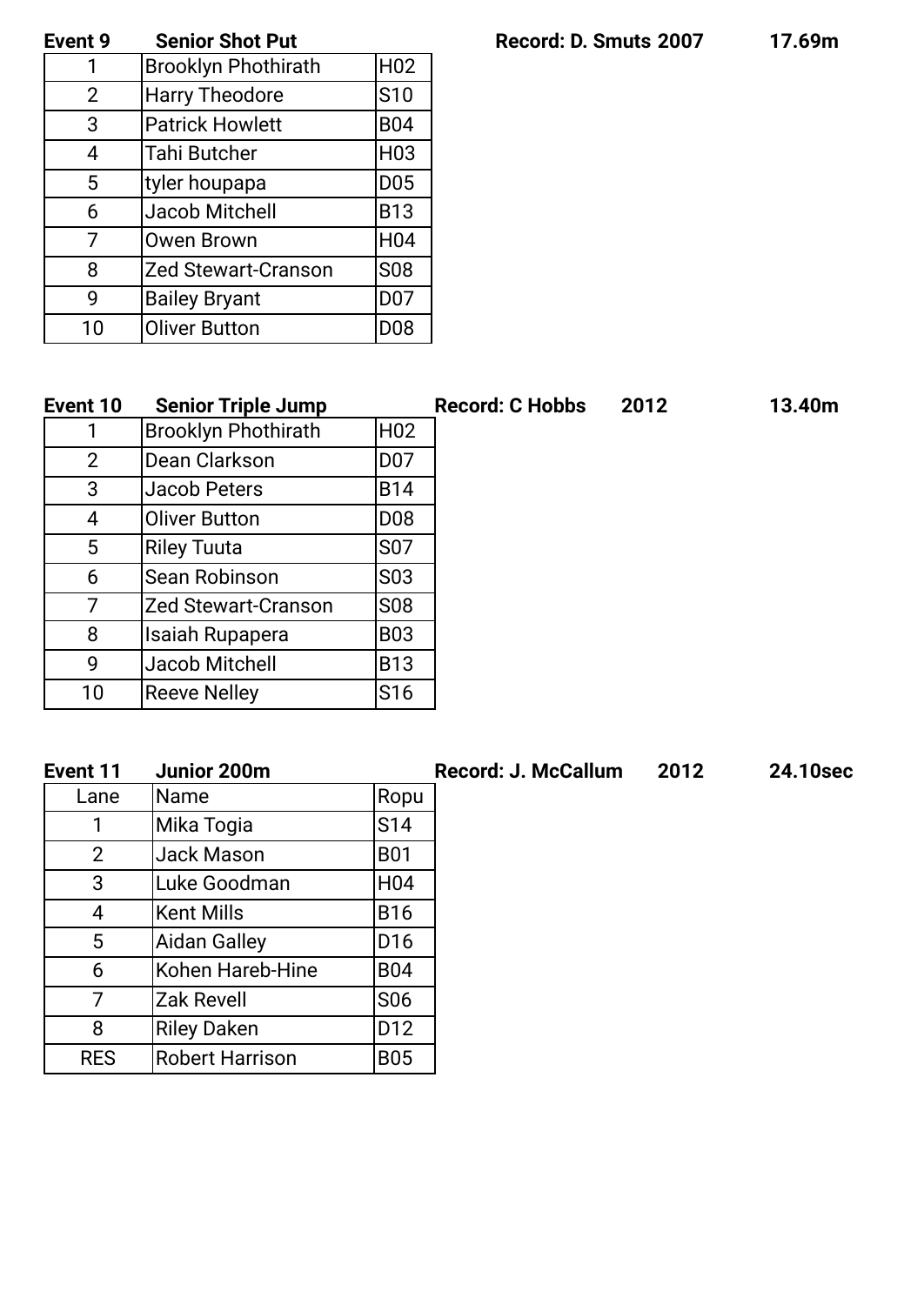| Event 12 | <b>Intermediate 200m</b> |      | Reco |
|----------|--------------------------|------|------|
| Lane     | <b>Name</b>              | Ropu |      |
|          | <b>Felix Field</b>       | D14  |      |
| 2        | <b>Taylin Fox</b>        |      |      |
| 3        | <b>Hamilcar Pulford</b>  |      |      |
| 4        | Callum Gordon            |      |      |
| 5        | <b>Brayden Neilson</b>   |      |      |
| 6        | Aidan Mendoza            |      |      |
|          | Heremaia Harkness        |      |      |
| Զ        | Jack Wiseman             |      |      |

| Event 13   | Senior 200m                |                  | <b>Record: K. Manu</b> | 2005 | 22.17sec |
|------------|----------------------------|------------------|------------------------|------|----------|
| Lane       | lName                      | Ropu             |                        |      |          |
| 1          | <b>Issiah Bhana</b>        | D <sub>06</sub>  |                        |      |          |
| 2          | Mitchell Bunning           | H <sub>06</sub>  |                        |      |          |
| 3          | Jacob Peters               | <b>B14</b>       |                        |      |          |
| 4          | <b>Riley Tuuta</b>         | S <sub>07</sub>  |                        |      |          |
| 5          | <b>Flint Roderick</b>      | S <sub>07</sub>  |                        |      |          |
| 6          | Jacob Mitchell             | <b>B13</b>       |                        |      |          |
| 7          | <b>Zed Stewart-Cranson</b> | <b>S08</b>       |                        |      |          |
| 8          | Koby Smith                 | S <sub>15</sub>  |                        |      |          |
| <b>RES</b> | Sean Robinson              | S <sub>0</sub> 3 |                        |      |          |

# **Event 14 60m sprint (NON CHAMP)**

| Event 15       | Junior 400m            |                 | <b>Record: J. McCallum</b> | 2012 | 51.34 sec |
|----------------|------------------------|-----------------|----------------------------|------|-----------|
| Lane           | lName                  | Ropu            |                            |      |           |
|                | <b>Chris Chambers</b>  | D <sub>09</sub> |                            |      |           |
| $\overline{2}$ | Kalani Henderson       | <b>B05</b>      |                            |      |           |
| 3              | Jack Mason             | <b>B01</b>      |                            |      |           |
| $\overline{4}$ | Miller Ferguson        | D <sub>12</sub> |                            |      |           |
| 5              | Aidan Galley           | D <sub>16</sub> |                            |      |           |
| 6              | Kohen Hareb-Hine       | <b>B04</b>      |                            |      |           |
| 7              | Zak Revell             | <b>S06</b>      |                            |      |           |
| 8              | <b>Reeve Russell</b>   | S <sub>07</sub> |                            |      |           |
| <b>RES</b>     | <b>Robert Harrison</b> | <b>B05</b>      |                            |      |           |

**Event 12 Intermediate 200m Record:J. McCallum 2014 22.96sec**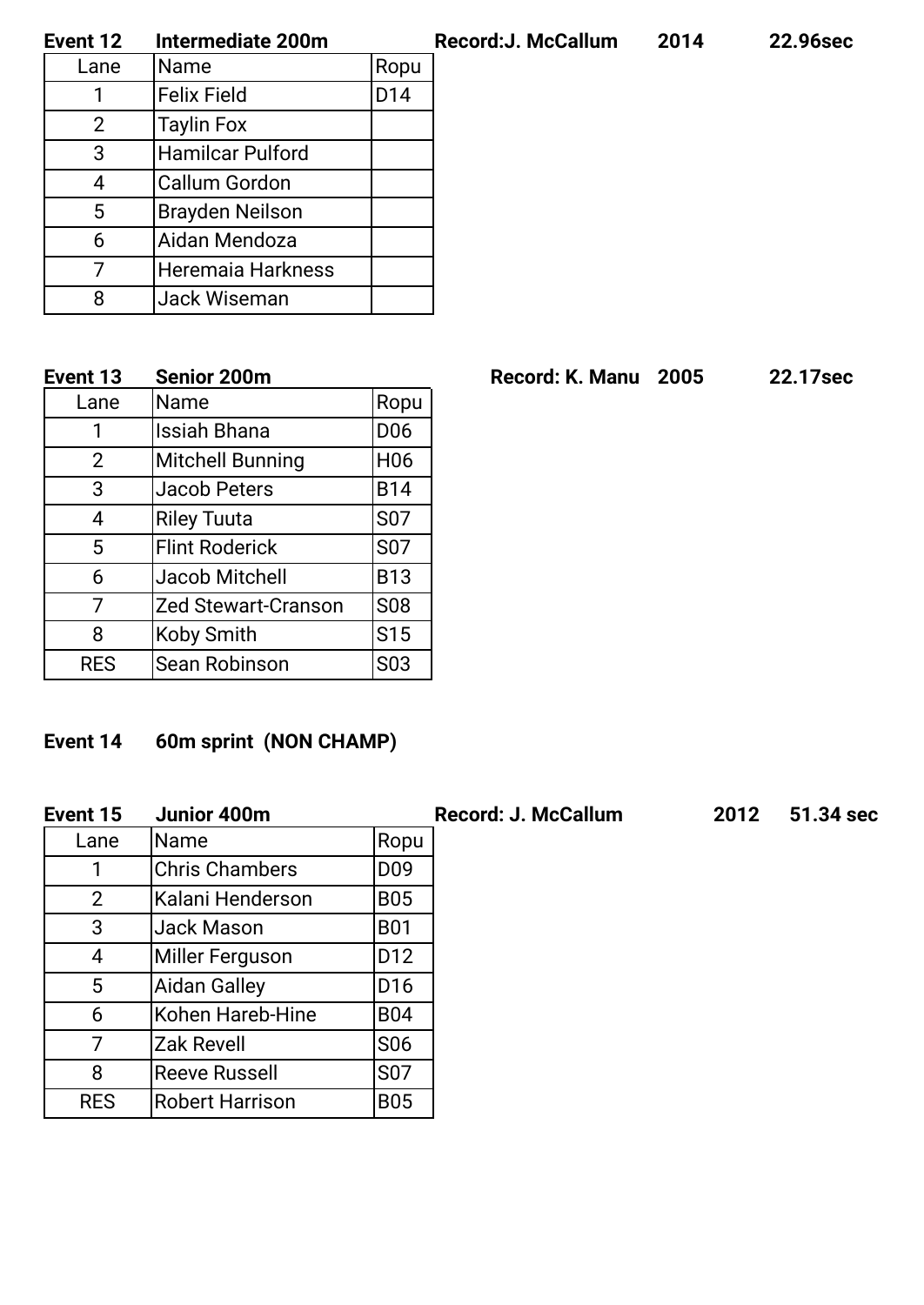| Event 16       | Intermediate 400m         |                 |
|----------------|---------------------------|-----------------|
| Lane           | Name                      | Ropu            |
| 1              | <b>Jaxon Steele</b>       | H <sub>06</sub> |
| $\overline{2}$ | <b>Mathias Strohmeier</b> | S <sub>09</sub> |
| 3              | <b>Felix Field</b>        | D14             |
| 4              | Jackson Bigwood           | D <sub>03</sub> |
| 5              | Jack Wiseman              | H <sub>05</sub> |
| 6              | <b>Taylin Fox</b>         | D11             |
| 7              | Joshua Morgan             | <b>B14</b>      |
| 8              | <b>Charlie Foote</b>      | H <sub>02</sub> |
| <b>RES</b>     | <b>Asher Hales</b>        | <b>B01</b>      |
|                |                           |                 |

| Event 17       | <b>Senior 400m</b>      |                 |
|----------------|-------------------------|-----------------|
| Lane           | Name                    | Ropu            |
| 1              | James Goldsack          | D <sub>01</sub> |
| $\overline{2}$ | <b>Kace Ormsby</b>      | <b>B03</b>      |
| 3              | <b>Mitchell Bunning</b> | H <sub>06</sub> |
| 4              | <b>Flint Roderick</b>   | <b>S07</b>      |
| 5              | <b>Ollie Vickers</b>    | S <sub>12</sub> |
| 6              | Jack Flood              | D <sub>15</sub> |
| 7              | Koby Smith              | S <sub>15</sub> |
| 8              | <b>Samuel Matthews</b>  | H <sub>05</sub> |
| <b>RES</b>     | Apirana Fruean          | D <sub>05</sub> |

# **Event 18 Junior Triple Jump Record: U O'Connor 2008 11.84m**

| 1  | <b>Alex Cross</b>       | D <sub>10</sub>  |
|----|-------------------------|------------------|
| 2  | Campbell Donovan        | <b>D05</b>       |
| 3  | <b>Riley Daken</b>      | D12              |
| 4  | <b>Cooper Ferguson</b>  | D <sub>12</sub>  |
| 5  | Luke Goodman            | H <sub>04</sub>  |
| 6  | Jerome Tamatea          | <b>S09</b>       |
| 7  | <b>Chris Chambers</b>   | D <sub>09</sub>  |
| 8  | <b>William Campbell</b> | H <sub>0</sub> 1 |
| 9  | Liam Quinn              | <b>S05</b>       |
| 10 | Kohen Hareb-Hine        | <b>B04</b>       |
| 11 | <b>Kent Mills</b>       | <b>B16</b>       |

**Event 17 Senior 400m Record: P. Young 2005 50.43 sec**

# **Event 16 Intermediate 400m Record: J. McCallum 2013 50.27 sec**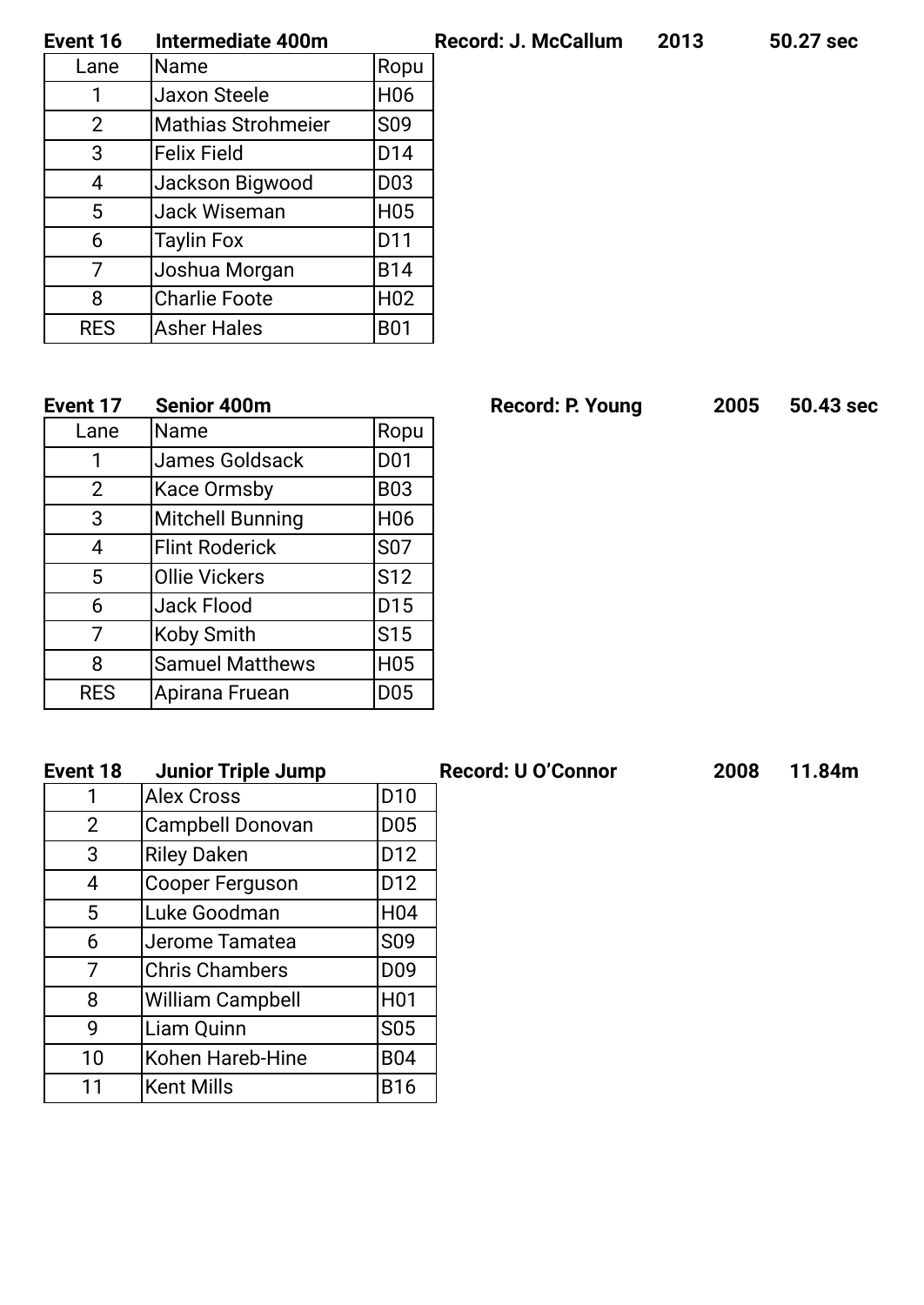| Event 19 | Intermediate High Jump | Record: H. Meads 2013 | 1.84m |
|----------|------------------------|-----------------------|-------|
|          |                        |                       |       |

| 1              | Zach Haynes            | <b>B02</b>      |
|----------------|------------------------|-----------------|
| $\overline{2}$ | <b>Tyson Dellow</b>    | D <sub>12</sub> |
| 3              | <b>Taylor Bailey</b>   | D <sub>02</sub> |
| 4              | <b>Rory Pepperell</b>  | <b>B16</b>      |
| 5              | Oscar Goodman          | H <sub>04</sub> |
| 6              | <b>Kaleb Hinton</b>    | <b>B15</b>      |
| 7              | Flynn Schrider         | <b>S06</b>      |
| 8              | Eli Poulgrain          | <b>B14</b>      |
| 9              | <b>Brayden Neilson</b> | <b>S01</b>      |
| 10             | <b>Blair Hoskin</b>    | B04             |

| Event 20        | <b>Intermediate Discus</b> | <b>Record: M McDonald</b> | 2014 50.52m |
|-----------------|----------------------------|---------------------------|-------------|
|                 | Daniel McDonald            | H <sub>03</sub>           |             |
| $\overline{2}$  | <b>Brayden Neilson</b>     | S <sub>01</sub>           |             |
| 3               | Daneau Du Plessis          | D <sub>09</sub>           |             |
| $\overline{4}$  | Jack Keller                | H <sub>07</sub>           |             |
| 5               | Jake White                 | S <sub>12</sub>           |             |
| 6               | Jaxon Steele               | H <sub>06</sub>           |             |
| 7               | Oscar Goodman              | H <sub>04</sub>           |             |
| 8               | <b>Rory Pepperell</b>      | <b>B16</b>                |             |
| 9               | <b>Will Potts</b>          | H <sub>06</sub>           |             |
| 10 <sup>1</sup> | <b>Viliame Rova</b>        | <b>H08</b>                |             |
| 11              | Arwin Leatuafi             | <b>B13</b>                |             |
| 12              | <b>Riley Mitchell</b>      | <b>B13</b>                |             |

# **Event 21 Senior Javelin Record: F Tawake 2009 55.35m**

| 1              | <b>Kane Newman</b>         | <b>S01</b>      |
|----------------|----------------------------|-----------------|
| $\overline{2}$ | Jody Luke                  | <b>B03</b>      |
| 3              | Jacob Mitchell             | <b>B13</b>      |
| 4              | <b>Owen Brits</b>          | D <sub>16</sub> |
| 5              | <b>Tipene Williams</b>     | S <sub>14</sub> |
| 6              | <b>Sean Robinson</b>       | <b>S03</b>      |
| 7              | <b>Riley Tuuta</b>         | <b>S07</b>      |
| 8              | <b>Oliver Button</b>       | <b>D08</b>      |
| 9              | <b>Jacob Peters</b>        | <b>B14</b>      |
| 10             | <b>Brooklyn Phothirath</b> | H <sub>02</sub> |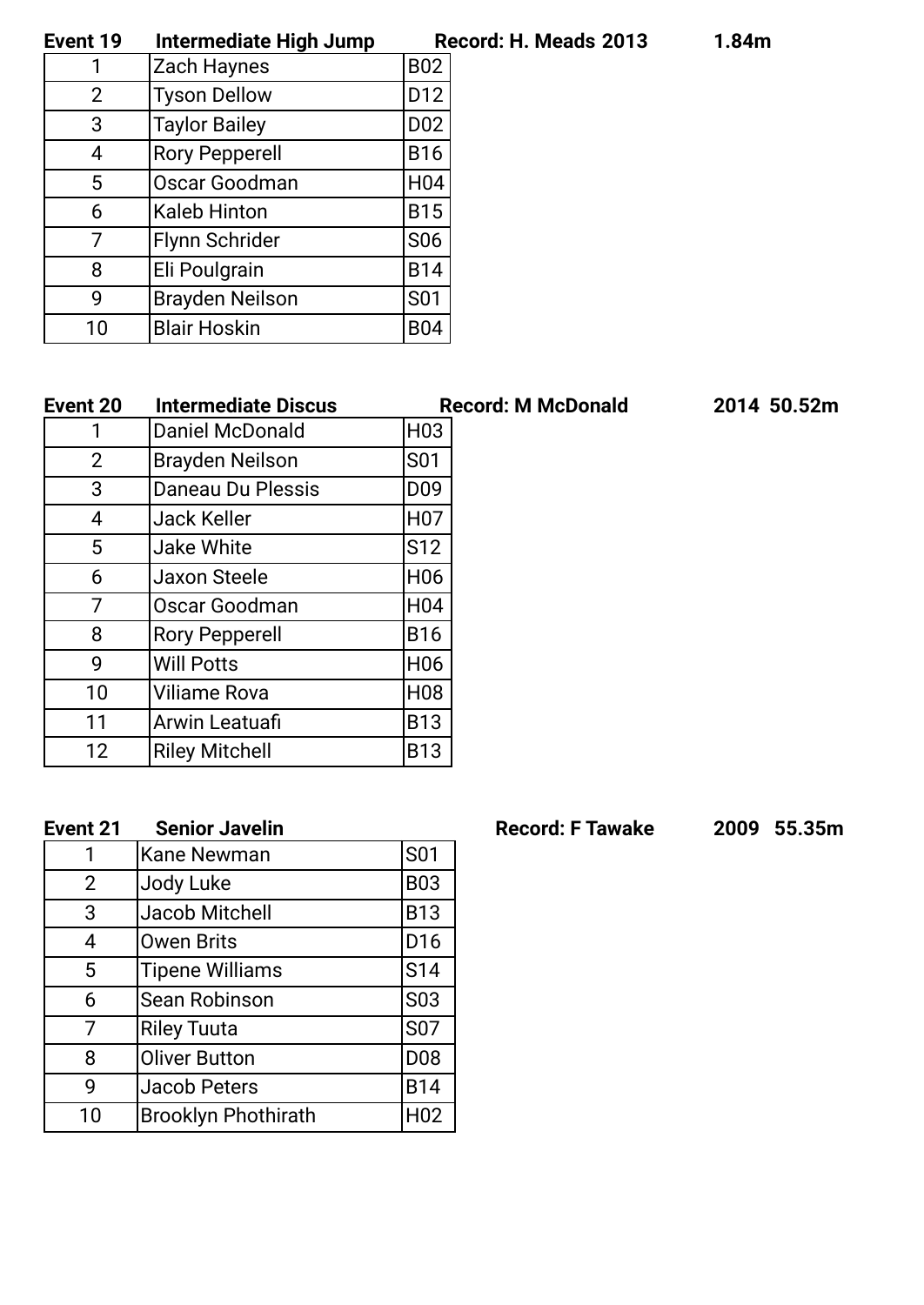| <b>Event 22</b><br>Junior Discus | Record: M. McDonald 2012 46.74m |  |  |
|----------------------------------|---------------------------------|--|--|
|----------------------------------|---------------------------------|--|--|

| Event 22       | <b>Junior Discus</b>   |                 |
|----------------|------------------------|-----------------|
|                | <b>Cooper Ferguson</b> | D12             |
| $\overline{2}$ | George Slack           | S <sub>15</sub> |
| 3              | Lian Du Buisson        | D11             |
| 4              | Luke Goodman           | H <sub>04</sub> |
| 5              | Miller Ferguson        | D12             |
| 6              | <b>William Coates</b>  | D02             |
| 7              | Dahzel Poinga          | H <sub>06</sub> |
| 8              | Kohen Hareb-Hine       | <b>B04</b>      |
|                |                        |                 |

| Event 23        | <b>Junior High Jump</b> |                  | <b>Record: U O'Connor</b> | 2008 | 1.72 <sub>m</sub> |
|-----------------|-------------------------|------------------|---------------------------|------|-------------------|
|                 | <b>Kent Mills</b>       | <b>B16</b>       |                           |      |                   |
| 2               | <b>Aidan Galley</b>     | D <sub>16</sub>  |                           |      |                   |
| 3               | Cooper Ferguson         | D <sub>12</sub>  |                           |      |                   |
| 4               | Jerome Tamatea          | S <sub>09</sub>  |                           |      |                   |
| 5               | Luke Goodman            | H <sub>04</sub>  |                           |      |                   |
| 6               | Lyric Tuhaka            | S <sub>15</sub>  |                           |      |                   |
| 7               | Miller Ferguson         | D <sub>12</sub>  |                           |      |                   |
| 8               | <b>Robert Carrick</b>   | H <sub>0</sub> 1 |                           |      |                   |
| 9               | <b>Shaun Teriini</b>    | S <sub>15</sub>  |                           |      |                   |
| 10 <sup>1</sup> | <b>Zak Revell</b>       | S <sub>06</sub>  |                           |      |                   |
| 11              | <b>William Campbell</b> | H <sub>0</sub> 1 |                           |      |                   |

| 1              | <b>Charlie Wisnewski</b> | H <sub>04</sub>  |
|----------------|--------------------------|------------------|
| $\overline{2}$ | <b>Daniel Harvey</b>     | H <sub>03</sub>  |
| 3              | Jackson Pari             | H <sub>01</sub>  |
| 4              | <b>Mac Rawlinson</b>     | H <sub>02</sub>  |
| 5              | <b>Viliame Rova</b>      | H <sub>08</sub>  |
| 6              | <b>Kaleb Hinton</b>      | <b>B15</b>       |
| 7              | Joshua Burger            | D12              |
| 8              | <b>Toby Dymond</b>       | D <sub>15</sub>  |
| 9              | <b>Blair Hoskin</b>      | <b>B04</b>       |
| 10             | Eli Poulgrain            | <b>B14</b>       |
| 11             | James Keech              | H <sub>02</sub>  |
| 12             | Uta Toremana             | H <sub>0</sub> 1 |

**Event 24 Intermediate Javelin Record:** R. Thompson 1981 47.66m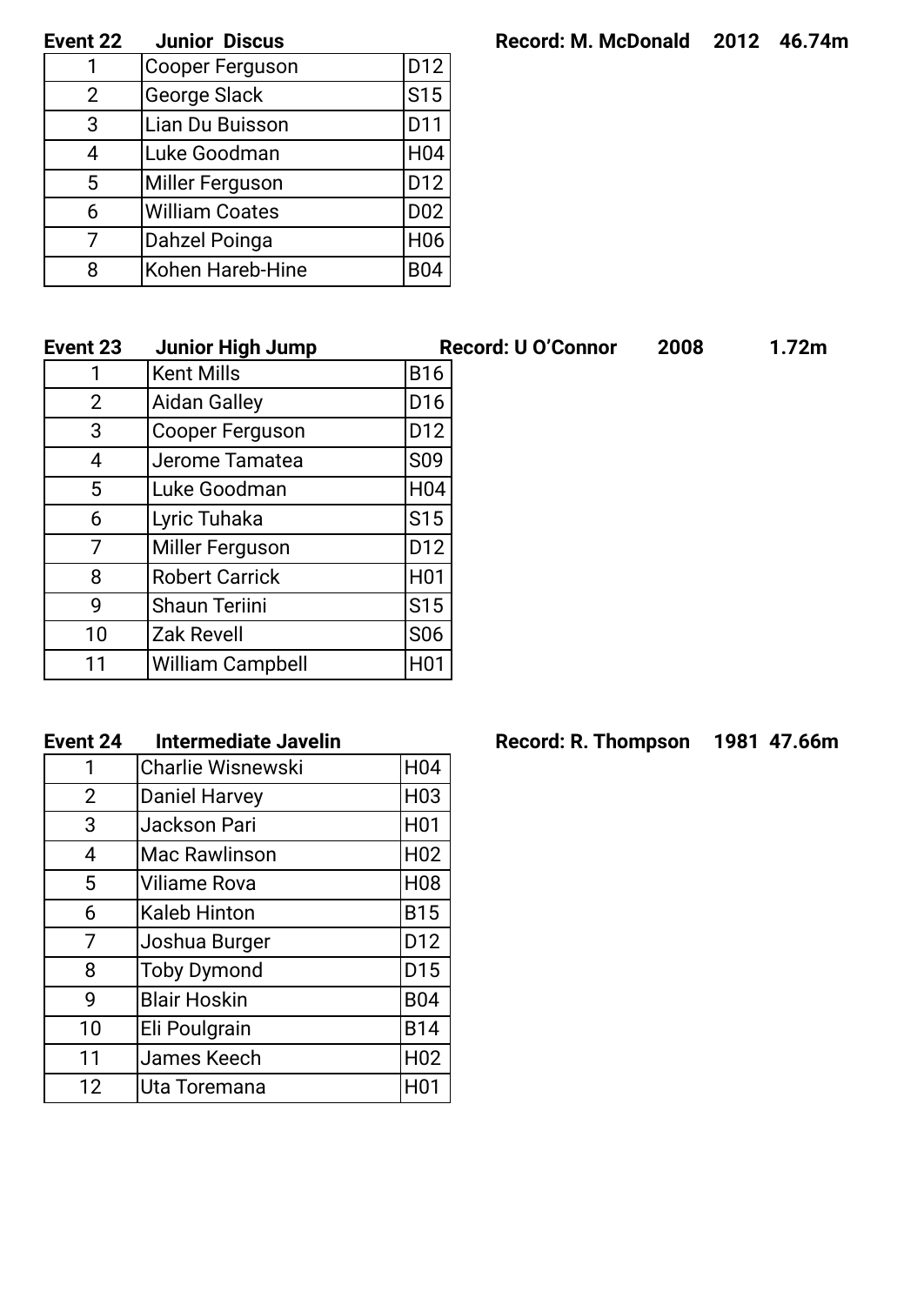**Event 25 Senior Long Jump Record: Q Van Rooyen 2014 6.80m**

| Event 25       | <b>Senior Long Jump</b>    | Re               |
|----------------|----------------------------|------------------|
|                | <b>Brooklyn Phothirath</b> | H <sub>02</sub>  |
| $\overline{2}$ | <b>Ashdin Tuuta</b>        | S <sub>15</sub>  |
| 3              | Dean Clarkson              | D07              |
| 4              | <b>Gareth Washer</b>       | H <sub>0</sub> 7 |
| 5              | <b>Oliver Button</b>       | D <sub>08</sub>  |
| 6              | <b>Riley Tuuta</b>         | <b>S07</b>       |
| 7              | Sean Robinson              | S <sub>0</sub> 3 |
| 8              | <b>Zed Stewart-Cranson</b> | <b>S08</b>       |
| 9              | Isaiah Rupapera            | <b>B03</b>       |

**Event 26 100m House Leaders/Kaea**

# **Event 27 Huia Rōpu Relay Heats**

| Event 28       | Junior 100m           | <b>Record: J. McCallum</b> | 2012 | 11.53 sec |
|----------------|-----------------------|----------------------------|------|-----------|
| Lane           | <b>Name</b>           | Ropu                       |      |           |
|                | Denzel Haami          | H08                        |      |           |
| $\overline{2}$ | Lian Du Buisson       | D11                        |      |           |
| 3              | Derek Katene          | H01                        |      |           |
| 4              | <b>Kent Mills</b>     | <b>B16</b>                 |      |           |
| 5              | <b>Aidan Galley</b>   | D16                        |      |           |
| 6              | <b>William Coates</b> | D <sub>02</sub>            |      |           |
| 7              | Luke Goodman          | H04                        |      |           |
| 8              | Ethan Chan            | D10                        |      |           |
| <b>RES</b>     | Kalani Henderson      | <b>B05</b>                 |      |           |

| Event 29       | <b>Intermediate 100m</b> |                  | Record: K. Manu 2004 | $11.03$ sec |
|----------------|--------------------------|------------------|----------------------|-------------|
| Lane           | <b>Name</b>              | Ropu             |                      |             |
| 1              | Daniel Harvey            | H <sub>03</sub>  |                      |             |
| $\overline{2}$ | Hamilcar Pulford         | <b>S05</b>       |                      |             |
| 3              | <b>Toby Dymond</b>       | D <sub>15</sub>  |                      |             |
| 4              | Callum Gordon            | <b>B08</b>       |                      |             |
| 5              | <b>Taylin Fox</b>        | D11              |                      |             |
| 6              | <b>Brayden Neilson</b>   | S <sub>0</sub> 1 |                      |             |
| 7              | <b>Viliame Rova</b>      | H <sub>08</sub>  |                      |             |
| 8              | Jack Wiseman             | H <sub>05</sub>  |                      |             |
| <b>RES</b>     | Rogan Pinto              | S <sub>0</sub> 3 |                      |             |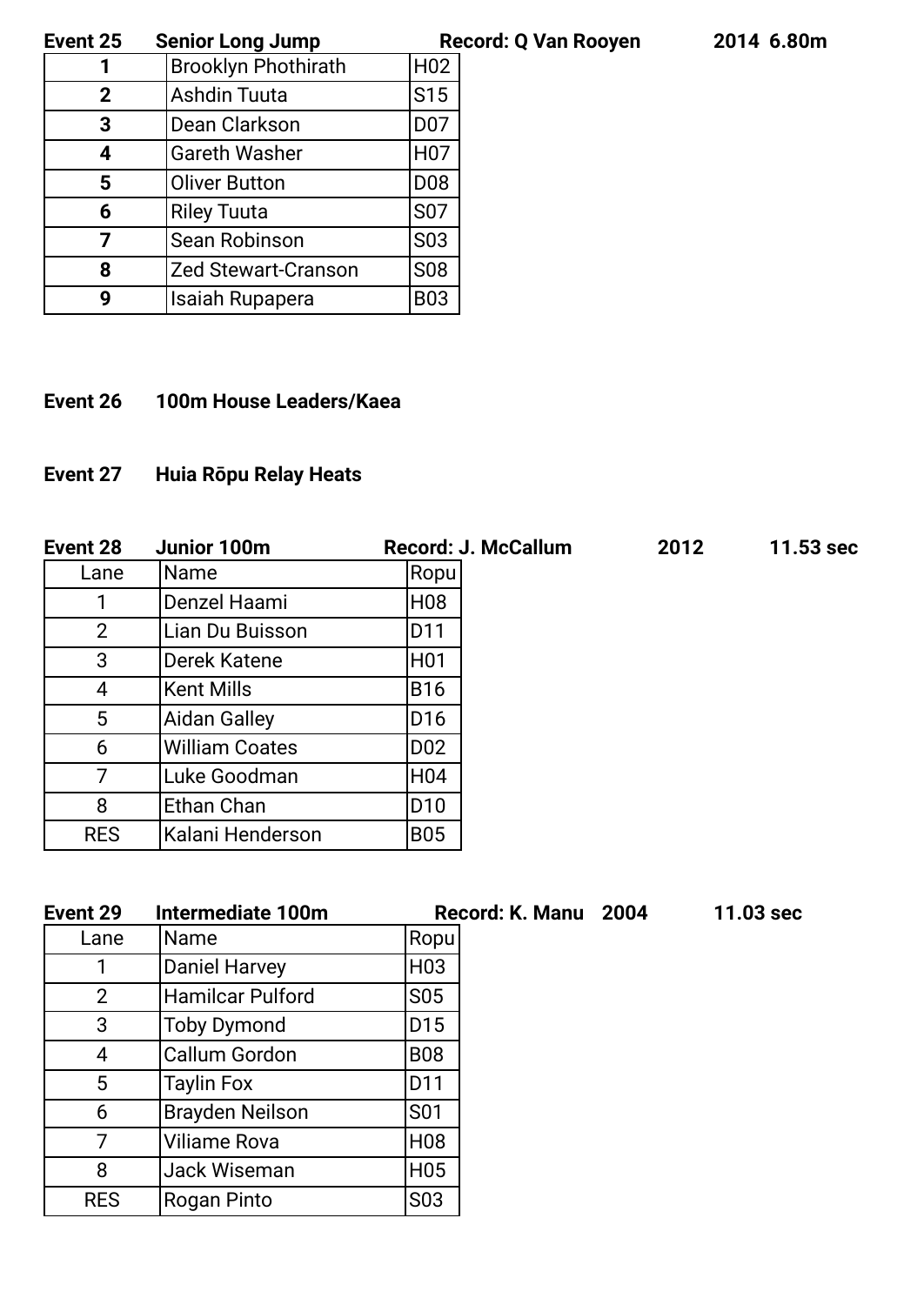| <b>Event 30 Senior 100m</b> |                               |                  | <b>Record: K. Manu</b> | 2005 | 10.82 sec |
|-----------------------------|-------------------------------|------------------|------------------------|------|-----------|
| Lane                        | Name                          | Ropu             |                        |      |           |
|                             | Jack Cox                      | D <sub>10</sub>  |                        |      |           |
| $\overline{2}$              | <b>Isaiah Rupapera-Forbes</b> | <b>B03</b>       |                        |      |           |
| 3                           | Liam Day                      | D11              |                        |      |           |
| 4                           | Flint Roderick                | S <sub>0</sub> 7 |                        |      |           |
| 5                           | Riley Tuuta                   | S <sub>07</sub>  |                        |      |           |
| 6                           | <b>Brooklyn Phothirath</b>    | H <sub>02</sub>  |                        |      |           |
| 7                           | Jacob Peters                  | <b>B14</b>       |                        |      |           |
| 8                           | Sean Robinson                 | S <sub>0</sub> 3 |                        |      |           |
| <b>RES</b>                  | <b>Gareth Washer</b>          | H <sub>0</sub> 7 |                        |      |           |

# **Event 31 a Standing Jump (year 9 & 10)**

# **Event 31 b Seated Medicine Ball Throw (year 11, 12 & 13)**

| Event 32                | Junior 800m              |                 | <b>Record: T. MacLeod</b> | 2003 | 2.05.63sec |
|-------------------------|--------------------------|-----------------|---------------------------|------|------------|
|                         | <b>Name</b>              | <b>Ropu</b>     |                           |      |            |
| 1                       | <b>Aidan Galley</b>      | D <sub>16</sub> |                           |      |            |
| $\overline{2}$          | <b>Alex Cross</b>        | D <sub>10</sub> |                           |      |            |
| $\overline{3}$          | <b>Charlie Poulgrain</b> | <b>B14</b>      |                           |      |            |
| $\overline{\mathbf{4}}$ | <b>Chris Chambers</b>    | D <sub>09</sub> |                           |      |            |
| $5\phantom{.0}$         | Cooper Ferguson          | D12             |                           |      |            |
| 6                       | Flynn Murdoch            | H <sub>06</sub> |                           |      |            |
| $\overline{7}$          | <b>Halizeigh Daymond</b> | H <sub>02</sub> |                           |      |            |
| 8                       | <b>Jack Mason</b>        | <b>B01</b>      |                           |      |            |
| 9                       | Kalani Henderson         | <b>B05</b>      |                           |      |            |
| 10                      | Kohen Hareb-Hine         | <b>B04</b>      |                           |      |            |
| 11                      | Luke Goodman             | H04             |                           |      |            |
| 12                      | Miller Ferguson          | D12             |                           |      |            |
| 13                      | <b>Tony Andrews</b>      | D01             |                           |      |            |
| 14                      | Lorcan Honeyfield        | H03             |                           |      |            |
| 15                      | Liam Quinn               | S05             |                           |      |            |
| 16                      | <b>Robert Harrison</b>   | <b>B05</b>      |                           |      |            |
| 17                      | Mika Toiga               | S14             |                           |      |            |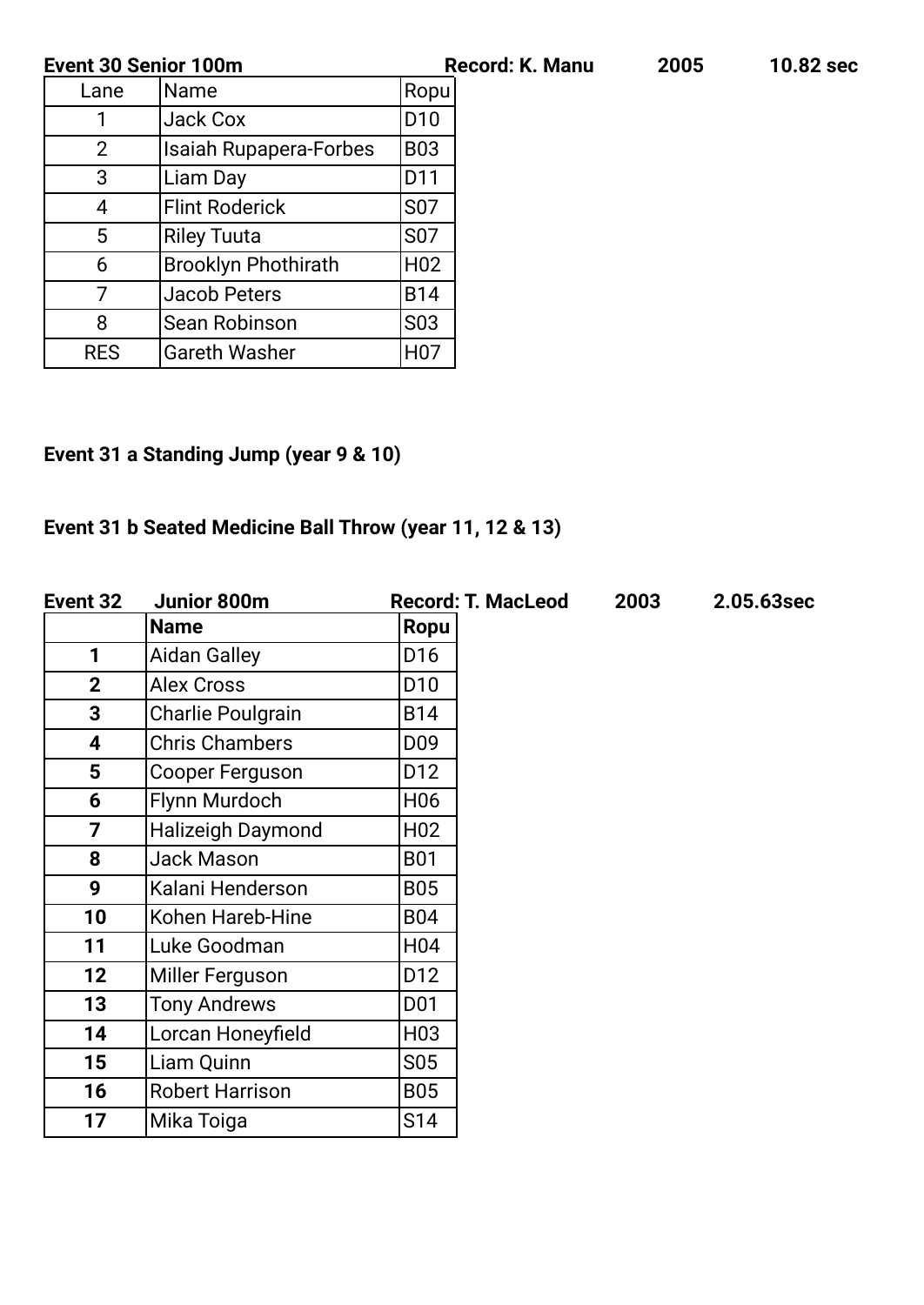| Event 33 | Intermediate 800m | <b>Record: R Bishop 2012</b> | 1.58.93sec |
|----------|-------------------|------------------------------|------------|

|             | <b>Name</b>               | <b>Ropu</b>      |
|-------------|---------------------------|------------------|
| 1           | Javhann Rupapera          | H <sub>04</sub>  |
| $\mathbf 2$ | Regan Bevege              | H <sub>0</sub> 7 |
| 3           | Callum Gordan             | <b>B08</b>       |
| 4           | <b>Zavier Brown</b>       | D07              |
| 5           | Ryan Taylor               | H <sub>03</sub>  |
| 6           | <b>Nick Dobbie</b>        | D <sub>16</sub>  |
| 7           | <b>Mathias Strohmeier</b> | S <sub>09</sub>  |
| 8           | Levi Clement              | H <sub>02</sub>  |
| 9           | Joshua Morgan             | <b>B14</b>       |
| 10          | <b>Jaxon Steele</b>       | H <sub>06</sub>  |
| 11          | Jackson Bigwood           | D <sub>03</sub>  |
| 12          | <b>Jack Wiseman</b>       | H <sub>05</sub>  |
| 13          | <b>Harry Fevre</b>        | H <sub>05</sub>  |
| 14          | <b>Felix Field</b>        | D14              |
| 15          | <b>Darren Pease</b>       | H <sub>03</sub>  |
| 16          | <b>Charlie Foote</b>      | H <sub>02</sub>  |
| 17          | <b>Daniel McDonald</b>    | H <sub>03</sub>  |

| Event 34        | <b>Senior 800m</b>    |                 | <b>Record: R. Bishop</b> | 2013 | 1.53.42sec |
|-----------------|-----------------------|-----------------|--------------------------|------|------------|
|                 | <b>Name</b>           | <b>Ropu</b>     |                          |      |            |
| 1               | Apirana Fruean        | D <sub>05</sub> |                          |      |            |
| $\mathbf{2}$    | Arlo Jordan           | <b>B07</b>      |                          |      |            |
| 3               | <b>Chee Aviu</b>      | <b>D05</b>      |                          |      |            |
| 4               | Daylen McArthur       | <b>B11</b>      |                          |      |            |
| 5               | <b>Flint Roderick</b> | <b>S07</b>      |                          |      |            |
| 6               | Jack Flood            | D <sub>15</sub> |                          |      |            |
| 7               | Joel Maclachlan       | H <sub>04</sub> |                          |      |            |
| 8               | <b>Kace Ormsby</b>    | <b>B03</b>      |                          |      |            |
| 9               | <b>Kavi Patel</b>     | S03             |                          |      |            |
| 10              | Koby Smith            | S15             |                          |      |            |
| 11              | Oliver Cole           | H01             |                          |      |            |
| 12 <sub>2</sub> | <b>Oliver Day</b>     | D <sub>10</sub> |                          |      |            |
| 13 <sup>°</sup> | <b>Ollie Vickers</b>  | S12             |                          |      |            |
| 14              | <b>Scott Manning</b>  | <b>B16</b>      |                          |      |            |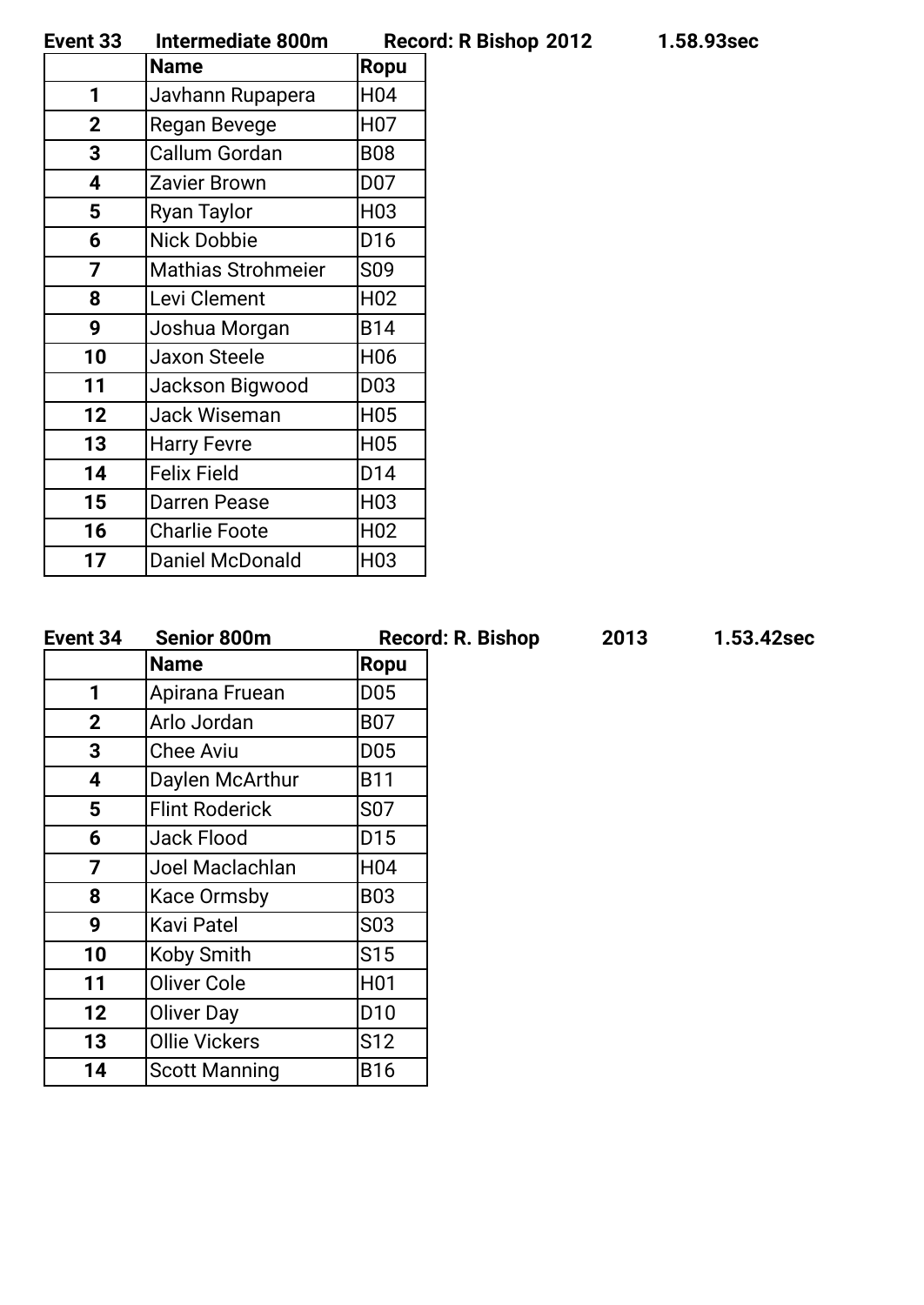| т<br>ï | ſ |  |  |
|--------|---|--|--|
|        |   |  |  |

| 13.00m |  |  |
|--------|--|--|
|--------|--|--|

| <b>Junior Shot Put</b> | <b>Record: T McNutt</b> | 2017 | 13.00m |
|------------------------|-------------------------|------|--------|
| George Slack           | S <sub>15</sub>         |      |        |
| Jack Mason             | <b>B01</b>              |      |        |
| Kohen Hareb-Hine       | <b>B04</b>              |      |        |
| Lian Du Buisson        | D11                     |      |        |
| Luke Goodman           | H <sub>04</sub>         |      |        |
| Dahzel Poinga          | H <sub>06</sub>         |      |        |
| <b>William Coates</b>  | D <sub>02</sub>         |      |        |
| Cooper Ferguson        | D12                     |      |        |
|                        |                         |      |        |

| Event 36       | <b>Intermediate Triple Jump</b> | Record: C. Todd          | 1982 | 13.78m |
|----------------|---------------------------------|--------------------------|------|--------|
|                | <b>Blair Hoskin</b>             | <b>B04</b>               |      |        |
| $\overline{2}$ | <b>Brayden Neilson</b>          | <b>S01</b>               |      |        |
| 3              | Kahduffi Wetini                 | S13                      |      |        |
| 4              | Oscar Goodman                   | H04                      |      |        |
| 5              | <b>Taylor Bailey</b>            | D <sub>02</sub>          |      |        |
| 6              | <b>Toby Dymond</b>              | D <sub>15</sub>          |      |        |
| 7              | <b>Tyson Dellow</b>             | D12                      |      |        |
| 8              | Tommy Li                        | <b>B09</b>               |      |        |
| 9              | <b>Kaleb Hinton</b>             | <b>B15</b>               |      |        |
|                |                                 |                          |      |        |
| Event 37       | <b>Senior High Jump</b>         | <b>Record: D. Brooks</b> | 2014 | 2.06m  |

| Event 37 | <b>Senior High Jump</b>    | Record: D. Brool |
|----------|----------------------------|------------------|
|          | Samuela Vakadula           | S <sub>15</sub>  |
| 2        | <b>Riley Tuuta</b>         | S07              |
| 3        | <b>Owen Brown</b>          | H <sub>0</sub> 4 |
| 4        | <b>Oliver Button</b>       | <b>D08</b>       |
| 5        | Koby Smith                 | S <sub>15</sub>  |
| 6        | <b>Jacob Peters</b>        | <b>B14</b>       |
|          | <b>Jack Cox</b>            | D <sub>10</sub>  |
| 8        | <b>Gareth Washer</b>       | H <sub>0</sub> 7 |
| 9        | <b>Flint Roderick</b>      | S07              |
| 10       | <b>Brooklyn Phothirath</b> | H <sub>02</sub>  |
|          |                            |                  |

**Event 38 Tabloid Sports**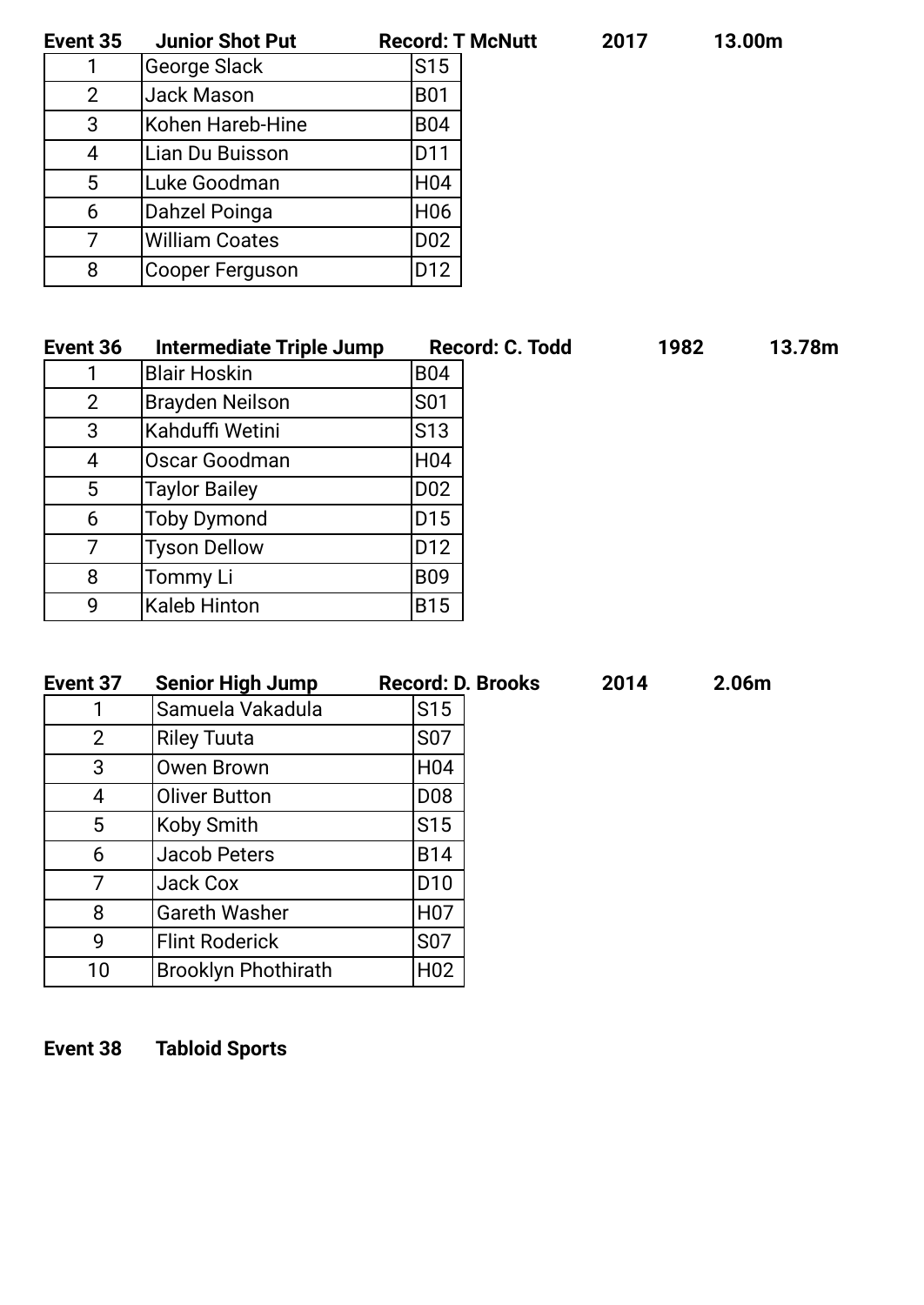**Event 39 Junior Long Jump Record: U. O'Connor 2008 5.83m**

| <b>Junior Long Jump</b> | Record: U.O      |
|-------------------------|------------------|
| <b>Kent Mills</b>       | <b>B16</b>       |
| <b>Aidan Galley</b>     | D <sub>16</sub>  |
| <b>Astin Pope</b>       | S <sub>0</sub> 3 |
| Cooper Ferguson         | D <sub>12</sub>  |
| Jerome Tamatea          | S <sub>09</sub>  |
| Kalani Henderson        | <b>B05</b>       |
| Lian Du Buisson         | D11              |
| <b>Riley Daken</b>      | D <sub>12</sub>  |
| <b>Zak Revell</b>       | S <sub>06</sub>  |
| <b>Tyler Guckert</b>    | H <sub>02</sub>  |
| <b>Adam Sousa</b>       | <b>S06</b>       |
|                         |                  |

| Event 40       | <b>Intermediate Shot Put</b> |                  | <b>Record: L Pavier</b> | 2021 | 16.00m |
|----------------|------------------------------|------------------|-------------------------|------|--------|
|                | Darcy Rapata-Crawford        | H <sub>08</sub>  |                         |      |        |
| $\overline{2}$ | <b>Brayden Neilson</b>       | S <sub>01</sub>  |                         |      |        |
| 3              | <b>Daniel McDonald</b>       | H <sub>03</sub>  |                         |      |        |
| 4              | Jacob Carmichael             | H <sub>0</sub> 1 |                         |      |        |
| 5              | <b>Jake White</b>            | S <sub>12</sub>  |                         |      |        |
| 6              | Oscar Goodman                | H <sub>04</sub>  |                         |      |        |
| 7              | <b>Riley Mitchell</b>        | <b>B13</b>       |                         |      |        |
| 8              | <b>Rory Pepperell</b>        | <b>B16</b>       |                         |      |        |
| 9              | Taj Parker                   | S <sub>0</sub> 3 |                         |      |        |
| 10             | <b>Viliame Rova</b>          | H <sub>08</sub>  |                         |      |        |
| 11             | Jorvyn Katene                | H <sub>08</sub>  |                         |      |        |

| Event 41 | <b>Senior Discus</b>       |                  | <b>Record: N. Edmonds</b> | 1968 | 48.17m |
|----------|----------------------------|------------------|---------------------------|------|--------|
|          | <b>Brooklyn Phothirath</b> | H <sub>02</sub>  |                           |      |        |
| 2        | <b>Dillin Plimmer</b>      | S <sub>0</sub> 3 |                           |      |        |
| 3        | <b>Jack Barker</b>         | D <sub>0</sub> 4 |                           |      |        |
| 4        | <b>Oliver Button</b>       | D <sub>08</sub>  |                           |      |        |
| 5        | <b>Patrick Howlett</b>     | <b>B04</b>       |                           |      |        |
| 6        | <b>Riley Tuuta</b>         | <b>S07</b>       |                           |      |        |
| 7        | Sean Robinson              | S03              |                           |      |        |
| 8        | <b>Tyler Clarges</b>       | D <sub>10</sub>  |                           |      |        |
| 9        | Owen Brown                 | H <sub>04</sub>  |                           |      |        |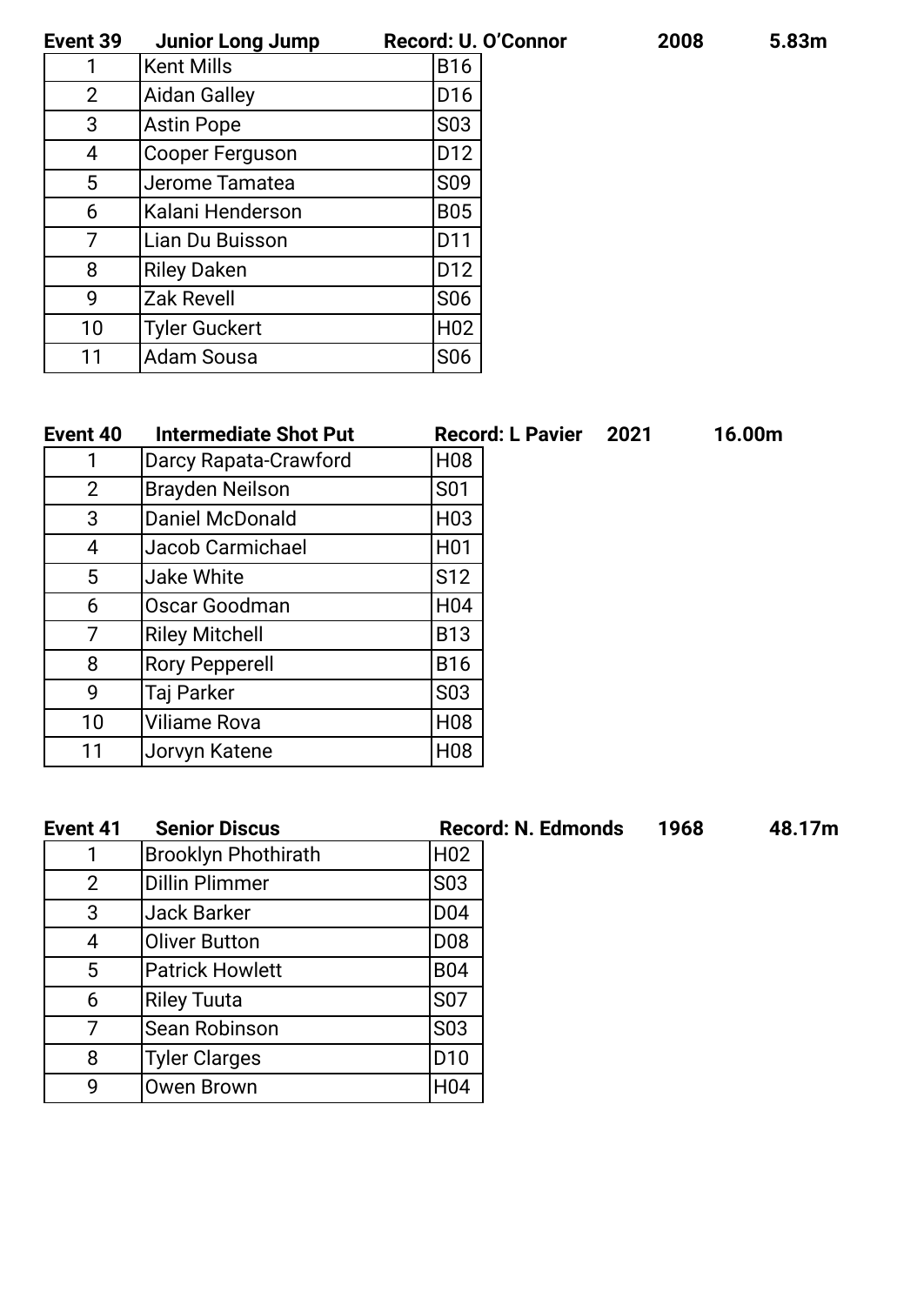|          | <b>Event 43 Junior House Relay</b>                  | D L1; B L2; S L3; H L4 |
|----------|-----------------------------------------------------|------------------------|
| Event 44 | Intermediate House Relay                            | D L1; B L2; S L3; H L4 |
| Event 45 | <b>Senior House Relay</b>                           | D L1; B L2; S L3; H L4 |
| Event 46 | Day Boys vs Boarders 100m Relay DB L3, B L3         |                        |
|          | Event 47 a Seated Medicine Ball Throw (Year 9 & 10) |                        |
|          | Event 47 b Standing Jump (Year 11, 12 & 13)         |                        |

**Event 48 Staff vs Pupils 4 x 100m** Syme/Hatherly/Donnelly/Barak/House Leaders